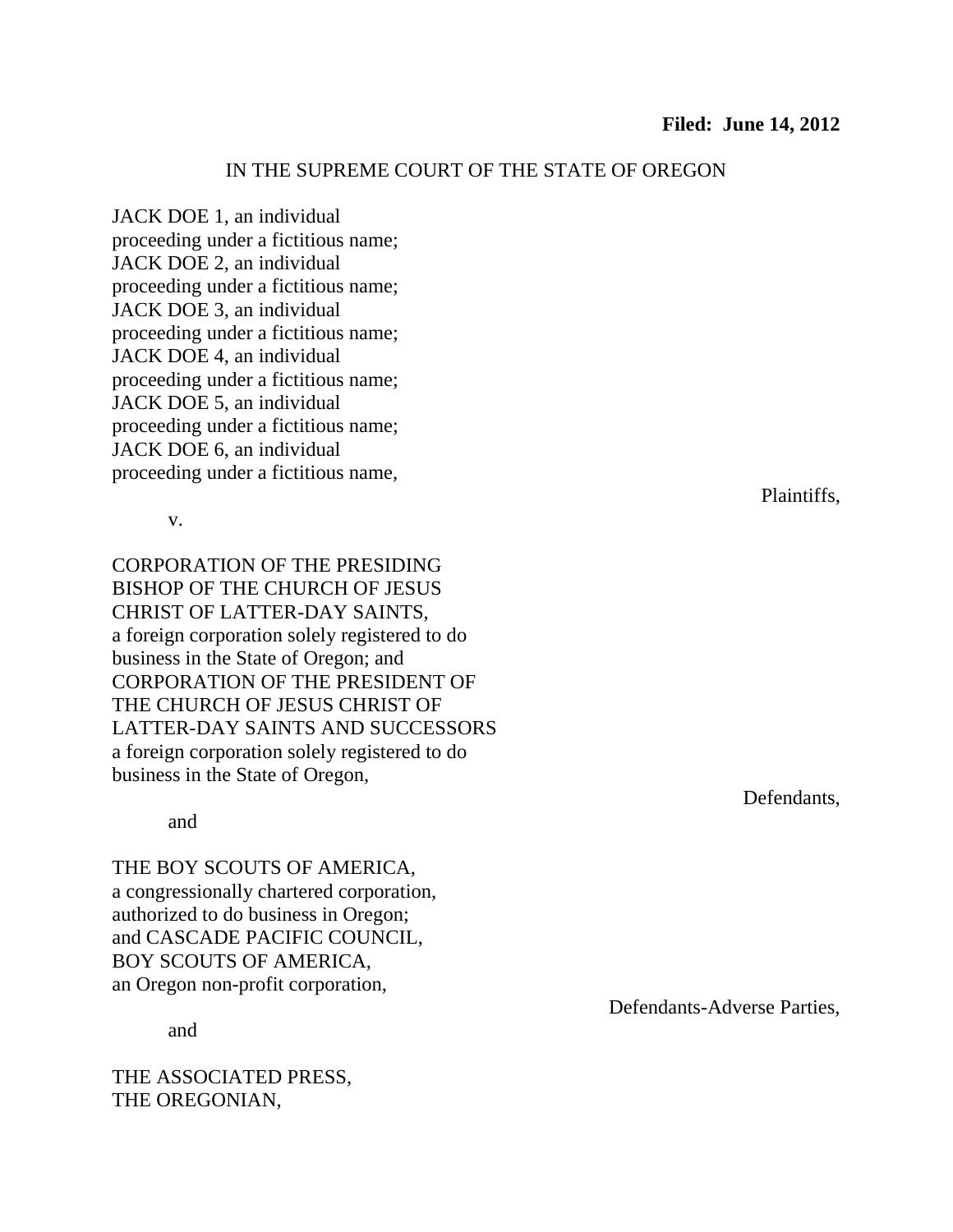## OREGON PUBLIC BROADCASTING, THE NEW YORK TIMES, KGW, and COURTHOUSE NEWS SERVICE,

S058601 (Control)

Intervenors-Relators.

JACK DOE 1, an individual proceeding under a fictitious name; JACK DOE 2, an individual proceeding under a fictitious name; JACK DOE 3, an individual proceeding under a fictitious name; JACK DOE 4, an individual proceeding under a fictitious name; JACK DOE 5, an individual proceeding under a fictitious name; JACK DOE 6, an individual proceeding under a fictitious name,

v.

CORPORATION OF THE PRESIDING BISHOP OF THE CHURCH OF JESUS CHRIST OF LATTER-DAY SAINTS, a foreign corporation solely registered to do business in the State of Oregon; CORPORATION OF THE PRESIDENT OF THE CHURCH OF JESUS CHRIST OF LATTER-DAY SAINTS AND SUCCESSORS, a foreign corporation solely registered to do business in the State of Oregon; and CASCADE PACIFIC COUNCIL, BOY SCOUTS OF AMERICA, an Oregon non-profit corporation

and

THE BOY SCOUTS OF AMERICA, a congressionally chartered corporation, authorized to do business in Oregon,

Plaintiffs,

Defendants,

Defendant-Relator,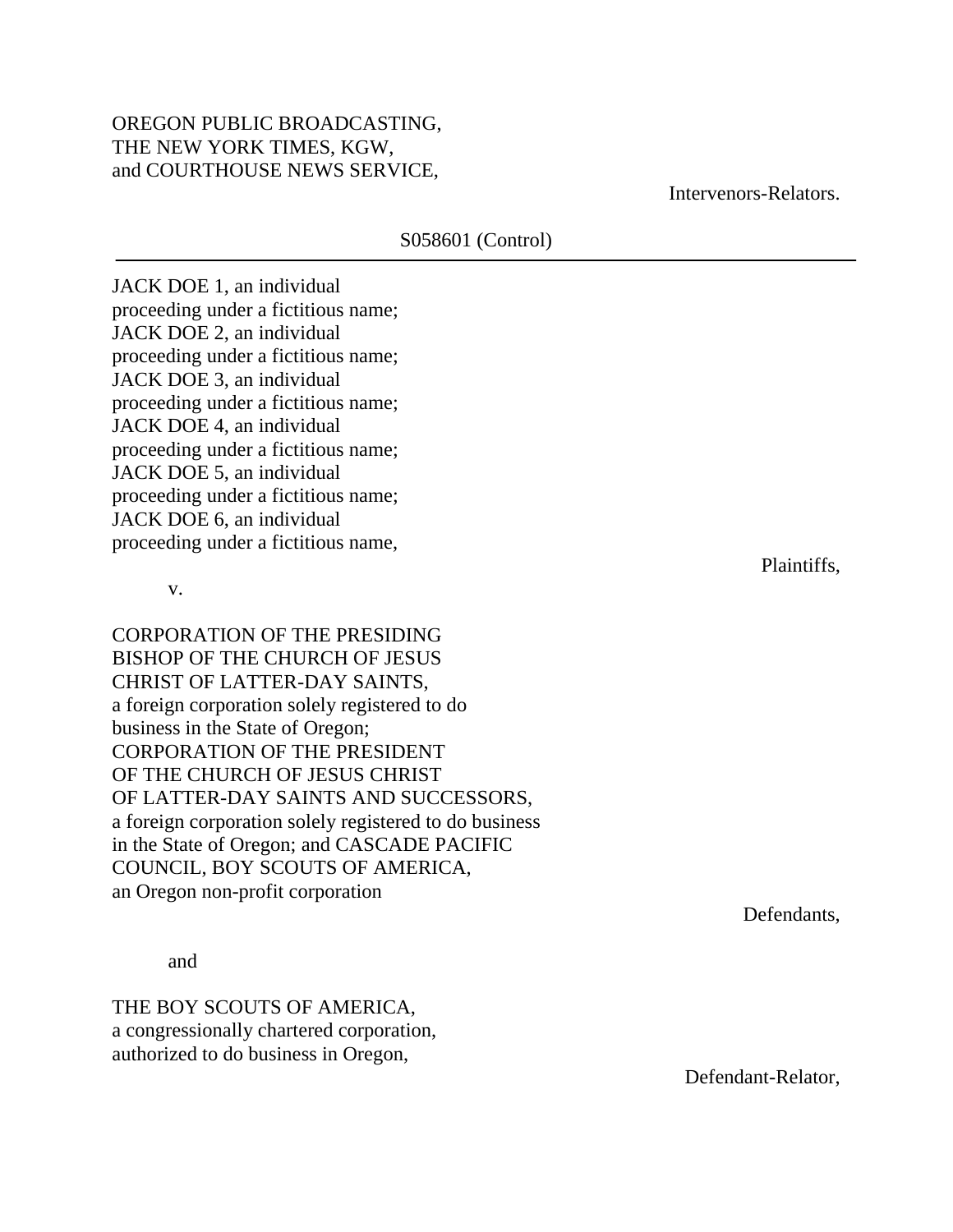and

## THE ASSOCIATED PRESS, THE OREGONIAN, OREGON PUBLIC BROADCASTING, THE NEW YORK TIMES, KGW, and COURTHOUSE NEWS SERVICE,

Intervenors-Adverse Parties.

## S058634

En Banc

Original proceeding in mandamus.

Argued and submitted January 11, 2011.

Charles F. Hinkle, Stoel Rives LLP, Portland, argued the cause and filed the briefs for Intervenors-Relators/Intervenors-Adverse Parties The Associated Press, The Oregonian, Oregon Public Broadcasting, The New York Times, KGW, and Courthouse News Service.

Robert L. Aldisert, Perkins Coie LLP, Portland, argued the cause and filed the briefs for Defendants-Relators/Defendants-Adverse Parties The Boy Scouts of America.

Lori Irish Bauman, Ater Wynne LLP, Portland, filed the brief for *amicus curiae*  TechAmerica. With her on the brief was Frank V. Langfitt.

Erin K. Olson, Portland, filed the brief for *amici curiae* National Center for Victims of Crime, Survivors Network of Those Abused by Priests, Jewish Board of Advocates for Children, Inc., Child Protection Project, Child Victims Voice, Oregon Abuse Advocates and Survivors in Service, Oregon Anti-Crime Alliance, Crime Victims United, and Oregon Trial Lawyers Association. With her on the brief was Marci A. Hamilton, Washington Crossing, Pennsylvania.

Denise G. Fjordbeck, Attorney-in-Charge, Salem, filed the brief for *amicus curiae* State of Oregon.

DURHAM, J.

The alternative writs of mandamus are dismissed.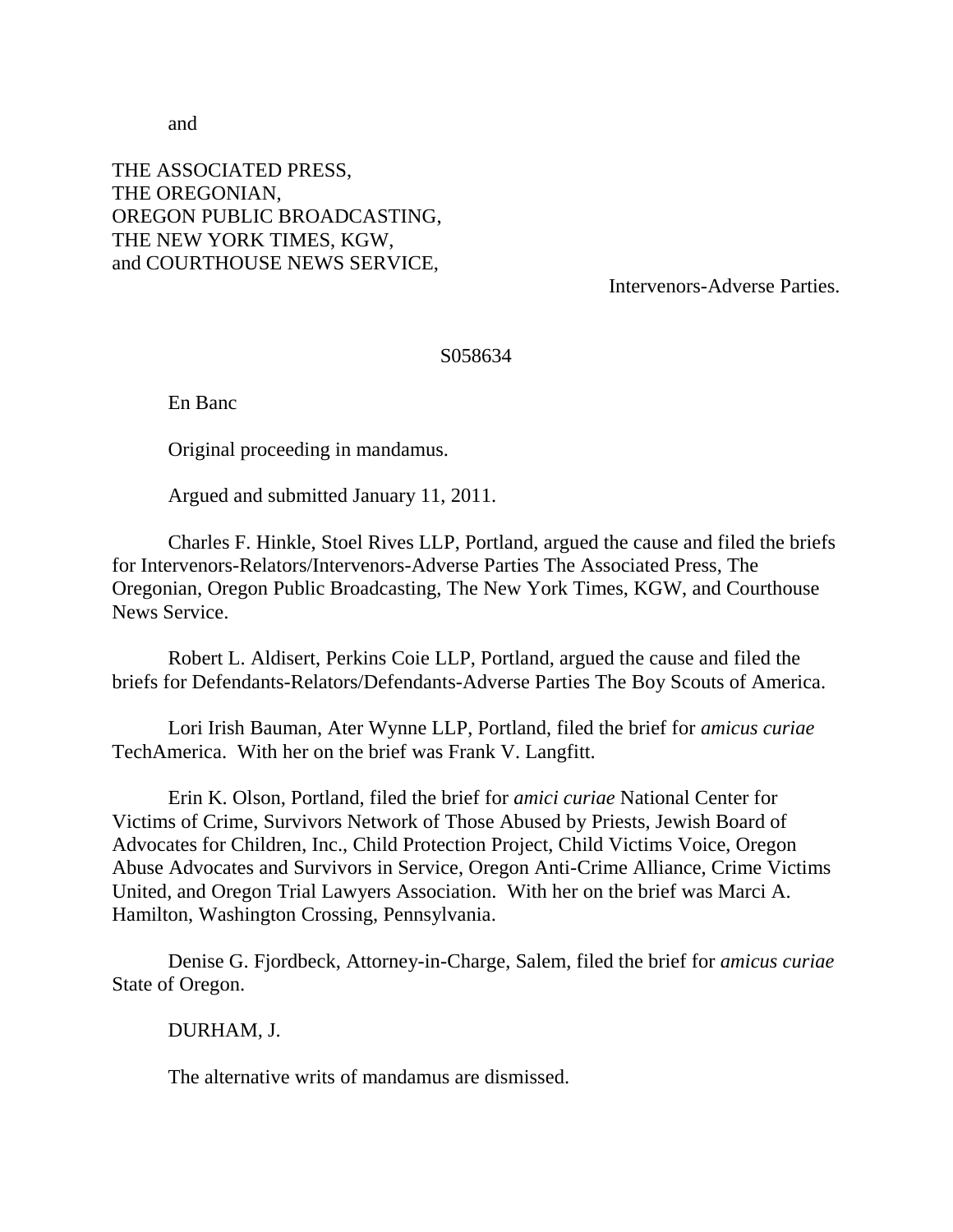DURHAM, J.

| $\overline{2}$ | These opposing petitions for writs of mandamus challenge a trial court                                                         |
|----------------|--------------------------------------------------------------------------------------------------------------------------------|
| 3              | order allowing the release, to the press and to the public, of redacted versions of 1,247                                      |
| $\overline{4}$ | "ineligible volunteer" files belonging to defendant Boy Scouts of America (BSA). Those                                         |
| 5              | files contain information regarding child sexual abuse complaints against BSA volunteers                                       |
| 6              | from 1965 to 1985. The trial court had admitted the files, and BSA's actions in response                                       |
| $\tau$         | to those complaints, into evidence in the jury trial of the matter below. To decide these                                      |
| $8\,$          | mandamus petitions, we must examine the contours of the "open courts" clause of Article                                        |
| 9              | I, section 10, of the Oregon Constitution. That clause provides, in part:                                                      |
| 10<br>11       | "No court shall be secret, but justice shall be administered, openly<br>and without purchase, completely and without delay[.]" |
| 12             | For the following reasons, we dismiss both writs.                                                                              |
| 13             | These mandamus petitions arise out of a tort action brought against the                                                        |
| 14             | Church of Jesus Christ of Latter-Day Saints and the BSA by six former Boy Scouts who                                           |
| 15             | alleged sexual abuse by their scout leaders. <sup>1</sup> One of those former scouts, Lewis, severed                           |
| 16             | his claims from the other plaintiffs' claims and the matter proceeded to trial. During                                         |
| 17             | pretrial discovery, plaintiffs requested that BSA produce its ineligible volunteer files.                                      |
| 18             | After BSA objected, plaintiffs moved to compel production of the files. The trial court                                        |
| 19             | granted plaintiffs' motion to compel and ordered BSA to produce all unredacted ineligible                                      |
| 20             | volunteer files covering the period 1965 to 1985, subject to a protective order. The                                           |
| 21             | protective order required the parties to keep the files confidential and prohibited                                            |
|                |                                                                                                                                |

 Plaintiffs settled their claims against the Latter-Day Saints defendants prior to trial.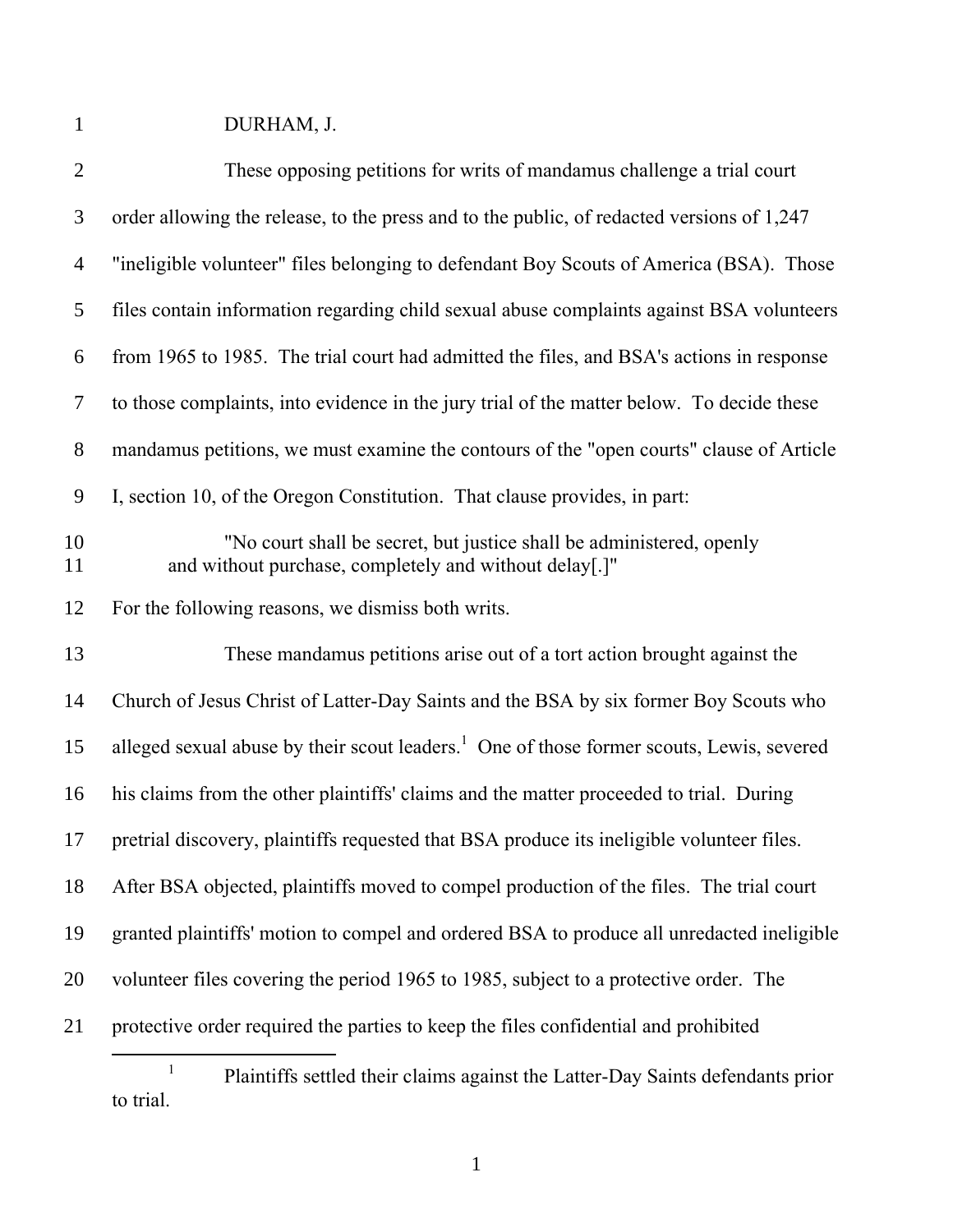distribution of the files. The order also required that all copies be returned to BSA within 90 days after a judgment or order terminating the action.

 The trial court conducted a bifurcated trial of Lewis's claims. During phase one, the jury heard evidence related to liability, compensatory damages, and liability for punitive damages. During that phase, Lewis offered all 1,247 files into evidence, each file as a separate exhibit. Each file apparently contains information related to one alleged perpetrator of abuse, not one act of abuse and not one victim of abuse. The court received each file into evidence, over BSA's objections. Lewis discussed many of the ineligible volunteer files in the presence of the jury during trial, and all files accompanied the jury into the jury room for consideration during deliberations. At the conclusion of phase one, the jury awarded compensatory damages in the amount of \$1.4 million and found BSA liable to Lewis for punitive damages. At the conclusion of phase two, the 13 jury returned a verdict of over \$18 million in punitive damages.<sup>2</sup> After trial, the trial court entered another protective order, continuing the restrictions of its previous protective order until further order of the court.

 Following the verdict, plaintiffs moved to vacate the protective order so 17 that they could release the ineligible volunteer files to the public. Six media entities<sup>3</sup> had previously had moved to intervene and also asked the trial court to release the trial

<sup>&</sup>lt;sup>2</sup> BSA and plaintiffs report that they settled the action after filing these mandamus petitions. The details of the settlement play no role in our decision here.

 Those entities are The Associated Press, The Oregonian, Oregon Public Broadcasting, KGW, The New York Times, and Courthouse News Service. In this opinion, we refer to these media entities collectively as "intervenors."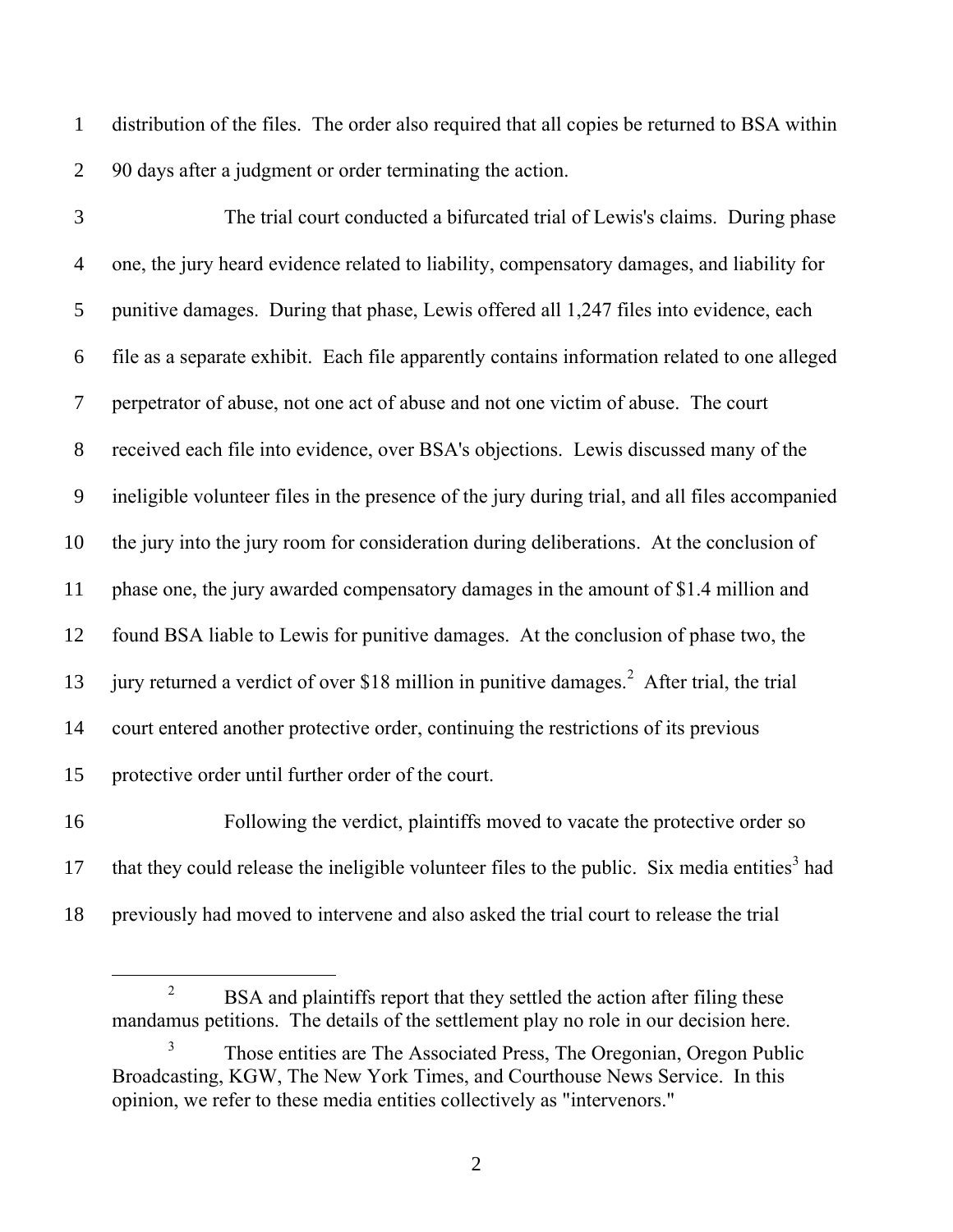exhibits, including the 1,247 ineligible volunteer files, for immediate public access. The trial court heard those motions together.

 In an opinion and order dated June 18, 2010, the trial court granted plaintiffs' motion to vacate the protective order and granted intervenors' motion to release the trial exhibits, subject to two conditions: (1) "redaction of the names of the victims and those who reported alleged abuse"; and (2) a "stay in the effectiveness of this Order pending appellate review." The trial court concluded that Article I, section 10, required the release of the ineligible volunteer files, reasoning that Article I, section 10, encompassed "the right of the public and the press to know what evidence is presented in Court proceedings and is available for consideration by the jury in reaching its verdict." The trial court accorded significance to the differences between Oregon's open courts clause and the open courts clause of Indiana, upon which Oregon's clause was based: "Th[e] strengthening of the language clearly evidences the intent of the framers to have public access be the hallmark of Oregon's court system."

 The trial court also addressed defendants' separate argument that, if Article I, section 10, did not compel the court to provide public access to the disputed files, then the question of public access to trial exhibits was a matter governed by the trial court's discretion. The trial court determined that it was appropriate for the court to consider how it would exercise any available discretion regarding the possible release of exhibits in the event that a reviewing court determined that Article I, section 10, did not require the court to grant access to the files.

The court considered an array of factors that the parties offered to influence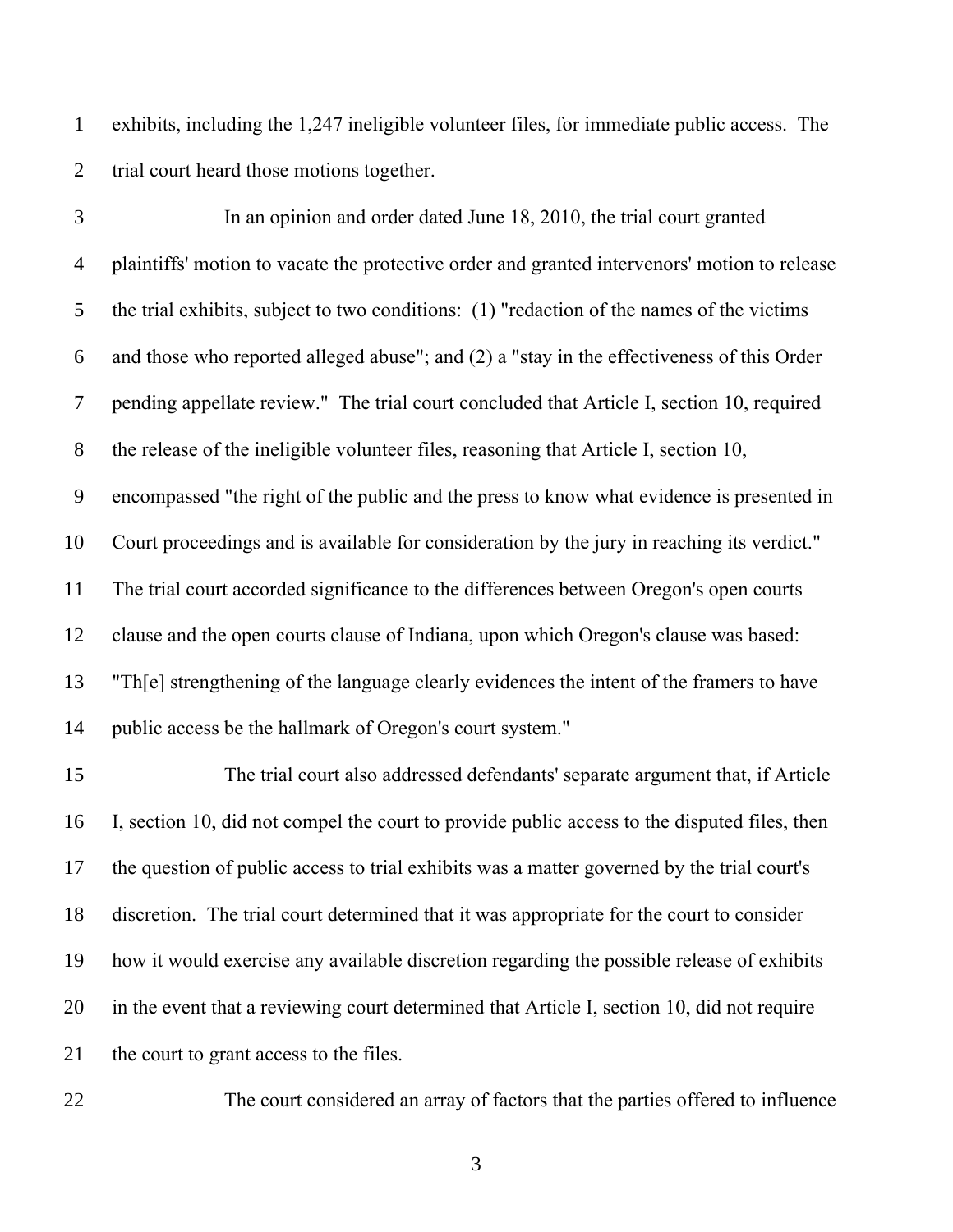the court's discretionary choices. The court stated:

 "Defendants cite the following factors that support Defendants' claim that the Court should exercise its discretion to deny the motions: Prejudice to Defendants in terms of the opportunity of Defendants to receive a fair trial of the remaining cases; prejudice to third parties, in particular victims of sexual abuse who wish to remain anonymous; prejudice to alleged perpetrators considering that the exhibits do not exist only on account of criminal convictions or other adjudications of responsibility by the individuals who are the subject of the files; the lack of prejudice to the remaining Plaintiffs; and the salutary effect assurances of confidentiality have on the willingness of individuals to report alleged abuse."

 "Plaintiffs and Amici respond that lifting the veil of secrecy on child sexual abuse is the primary method by which the child sexual abuse problem in our society will be reduced, minimized, or hopefully eradicated. Plaintiffs and Amici support redaction of the names of the alleged victims. Plaintiffs also support the redaction of the names of those who reported the alleged abuse. Intervenors claim the right to the unredacted files in the form they were received into evidence."

The court then explained how it would exercise its discretion to release the

- files in a redacted form if the constitution did not require release of the files in an
- unredacted form:

 "Considering the factors noted above, the Court concludes that if Article I, Section 10 of the Oregon Constitution does not require the Court to grant the motions, the Court would nevertheless exercise its discretion to do so, in a manner as qualified below. I come to this conclusion considering fully and carefully the claims of Defendants and the assertions of Plaintiffs and Amici, cited above.

 "Despite the Court's conclusions noted above about the Constitutional requirements, I conclude, as urged by Plaintiffs and to some degree by Amici, that in the exercise of the Court's inherent power to control its proceedings, the protection of alleged child sexual abuse victims and the reasonable expectations of those who reported alleged child [sexual] abuse require that any release of these files be a qualified release, that is, with the names of all victims and the names of those who reported abuse redacted."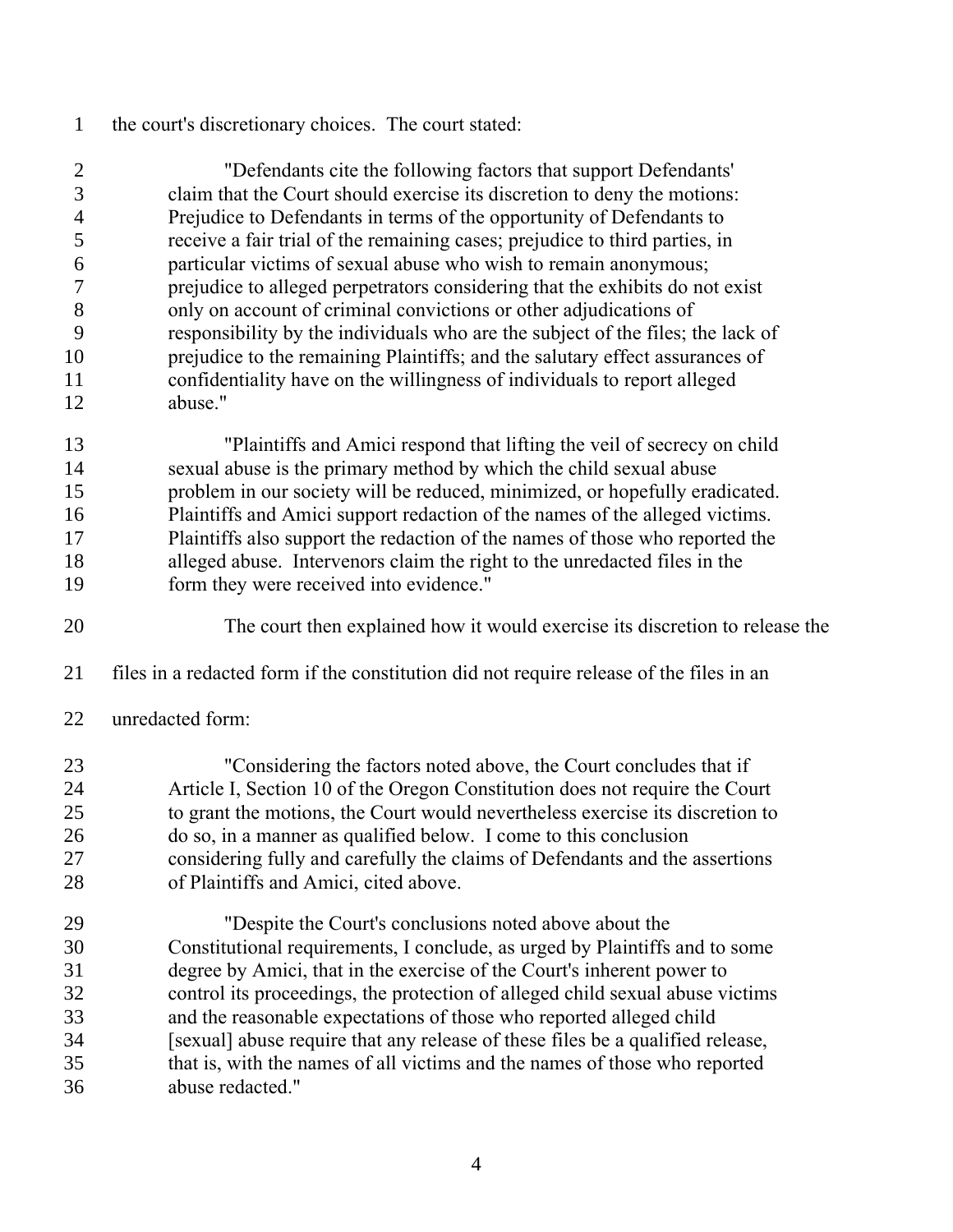The court stayed the effectiveness of its order so that the status quo would be maintained while the parties and intervenors sought relief in this court.

 Soon thereafter, intervenors filed a mandamus petition in this court, asking this court to order the trial court immediately to release the ineligible volunteer files, in their unredacted form, for public inspection. BSA opposed intervenors' petition and filed its own petition challenging the trial court's decision to vacate the protective order and release the ineligible volunteer files at all. The matters were consolidated, and this court issued alternative writs of mandamus in both matters.

 Intervenors argue that the trial court's decision to redact the ineligible volunteer files and to delay the files' release until after appellate review violated Article I, section 10. Intervenors contend that Article I, section 10, requires public access to trial exhibits and affords the trial court no discretion in deciding whether to allow the public to review that evidence in full. According to intervenors, Article I, section 10, requires that all documentary evidence reviewed by the trier of fact must be available to the public in exactly in the same form as that reviewed by the trier of fact. Intervenors also argue that Article I, section 10, requires *immediate* public access and, therefore, the trial court's decision to stay its order releasing the files pending appellate review also violates Article I, section 10. Intervenors ask this court to issue a peremptory writ of mandamus directing the trial court to make the unredacted ineligible volunteer files immediately available for public inspection.

 BSA contends, in its own mandamus petition, that the trial court erred in vacating the protective order because Article I, section 10, does not create a public right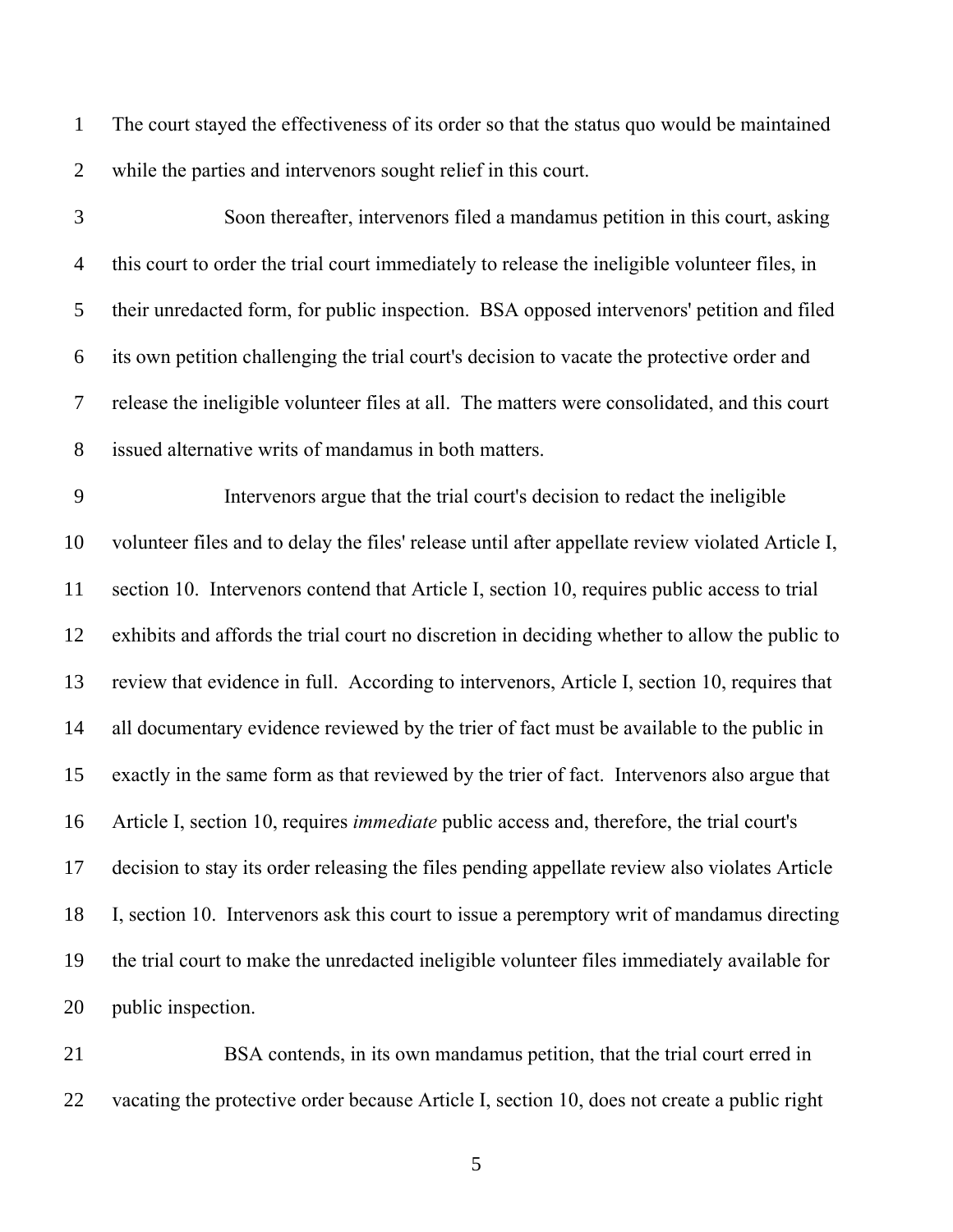| $\mathbf{1}$   | to obtain evidence. Instead, BSA argues, Article I, section 10, concerns only the public's        |
|----------------|---------------------------------------------------------------------------------------------------|
| $\overline{2}$ | right to attend judicial proceedings. BSA argues that a review of the text of the                 |
| 3              | provision, its history, and case law interpreting the provision supports its interpretation of    |
| $\overline{4}$ | Article I, section 10. <sup>4</sup> BSA also argues that the trial court abused its discretion in |
| 5              | releasing the ineligible volunteer files because the trial court failed to consider BSA's         |
| 6              | evidence about the repercussions of releasing the files. For those reasons, BSA urges this        |
| 7              | court to issue a peremptory writ of mandamus directing the court to vacate its order              |
| 8              | releasing the ineligible volunteer files.                                                         |
| 9              | Mandamus is an extraordinary remedy, used to enforce a clear legal right.                         |
| 10             | State v. Burleson, 342 Or 697, 701, 160 P3d 624 (2007). A writ of mandamus "shall not             |
| 11             | control judicial discretion." ORS 34.110. Mandamus may be appropriate, however,                   |
| 12             | where the trial court's action falls outside the "permissible range of discretionary choices      |
| 13             | open to [it]." <i>Burleson</i> , 342 Or at 702.                                                   |
| 14             | We address BSA's mandamus petition first. BSA contends that Article I,                            |
| 15             | section 10, does not create a right of access to trial exhibits. Applying the methodology         |
| 16             | set forth in Priest v. Pearce, 314 Or 411, 415-16, 840 P2d 65 (1992), BSA analyzes the            |
| 17             | text of the constitutional provision, the historical circumstances leading to its adoption,       |
| 18             | and the case law interpreting the provision. According to BSA, that analysis mandates             |
| 19             | the conclusion that Article I, section 10, requires open court proceedings but does not           |

 The Attorney General, appearing as *amicus curiae*, agrees with BSA that the text, history, and case law indicate that Article I, section 10, refers only to in-court proceedings and that Article I, section 10, includes no public right to obtain trial evidence.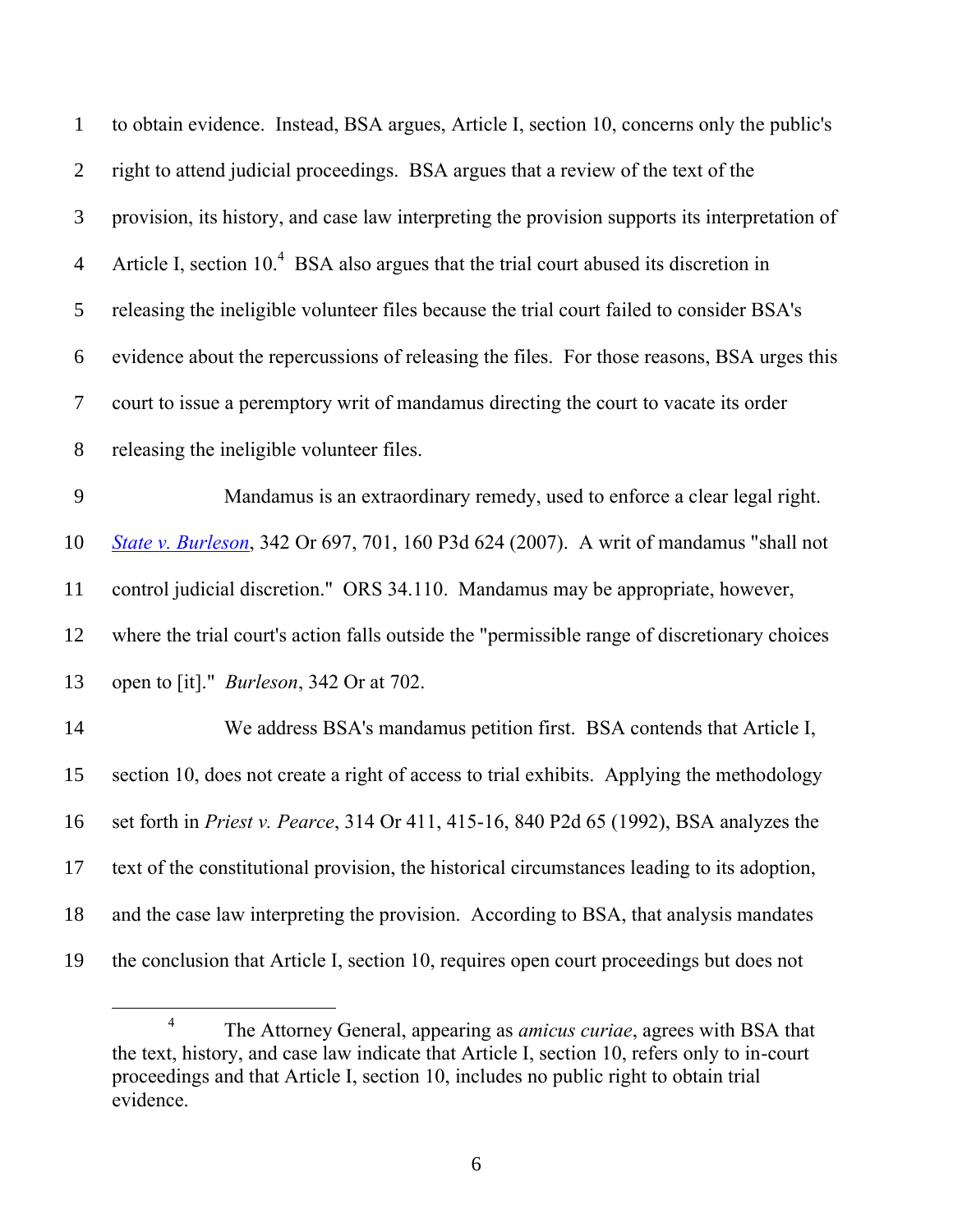require access to trial evidence. As outlined above, BSA also argues, in the alternative, that the trial court had discretion to decide whether to release the exhibits but abused its discretion by granting intervenors' motion to vacate the protective order, thereby releasing the ineligible volunteer files, albeit in a redacted form, to the public. As we discuss later in this opinion, we agree that Article I, section 10, does not compel the trial court to release to the public trial exhibits that are subject to a protective order or entitle the public to have access to trial exhibits at the close of trial. We also assume the correctness of defendants' alternative contention that, if a right to inspect exhibits exists, then the trial court has discretion to determine the conditions for 10 the release of the exhibits for public inspection.<sup>5</sup> However, contrary to defendants' contentions, we do not agree that the trial court abused its discretion in this case when it vacated its earlier protective order and required release of the exhibits in a redacted form. To begin, we find nothing in Article I, section 10 -- and BSA points to nothing -- that *prohibits* the trial court from releasing the ineligible volunteer files to the public. Neither does BSA point to any statute or other authority that prohibited the trial court from vacating its own protective order and releasing the ineligible volunteer files. The issuance and vacation of protective orders are matters of a trial court's discretion. *See* ORCP 36 C (granting court discretion to make any discovery order "which justice requires to protect a party or person from annoyance, embarrassment, oppression, or undue burden or expense").

 $\overline{a}$ 

 This court adopted a similar assumption in *State ex rel KOIN-TV v. Olsen*, 300 Or 392, 711 P2d 966 (1985), which we discuss in greater detail later in this opinion.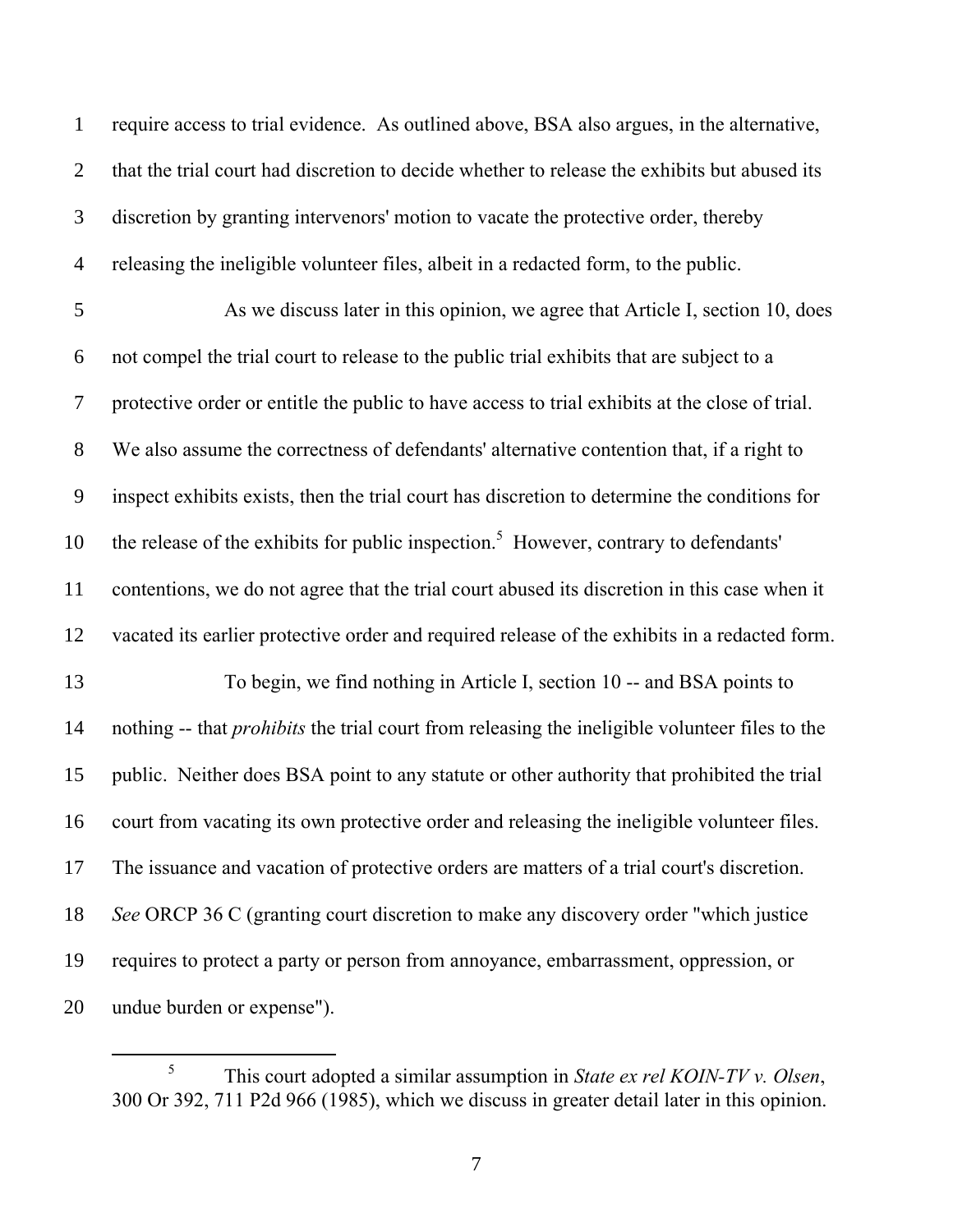| $\mathbf{1}$   | BSA nevertheless argues that the trial court's order was an "abdication of its                |
|----------------|-----------------------------------------------------------------------------------------------|
| $\overline{2}$ | duty to administer justice and contrary to reason." BSA asserts that the trial court failed   |
| 3              | to give reasons for its decision and disregarded the public policies that would be            |
| $\overline{4}$ | undermined by releasing the ineligible volunteer files. BSA contends that it presented        |
| 5              | evidence regarding the effect of the release of the ineligible volunteer files on the alleged |
| 6              | victims named in the files and that the trial court "ignored" that evidence. The trial        |
| $\overline{7}$ | court's decision to redact the names of the alleged victims, however, belies BSA's            |
| 8              | assertion that the trial court "ignored" that evidence. BSA also argues that the trial court  |
| 9              | failed to give proper weight to its arguments about the effect of the files' release on BSA's |
| 10             | ability to defend itself in pending cases. We disagree. The trial court considered that       |
| 11             | argument and rejected it, stating, "The problem with this argument by [BSA] is that it is     |
| 12             | speculation, with nothing concrete to support it other than its bare assertions." In short,   |
| 13             | BSA has not demonstrated that the trial court's decision to vacate the protective order and   |
| 14             | release the ineligible volunteer files was an abuse of discretion. BSA thus has failed to     |
| 15             | show that it is clearly entitled to the mandamus remedy it seeks. We therefore dismiss        |
| 16             | the alternative writ issued in response to BSA's mandamus petition.                           |
| 17             | We now turn to intervenors' mandamus petition. As stated earlier,                             |
| 18             | intervenors argue that Article I, section 10, required the trial court to release unredacted  |
| 19             | ineligible volunteer files, in the same form as they were admitted as exhibits at trial. To   |
| 20             | resolve intervenors' petition, therefore, we must decide whether Article I, section 10,       |
|                |                                                                                               |

requires the court, at the end of a trial and upon request, to release for inspection

documents received in evidence and considered by the jury.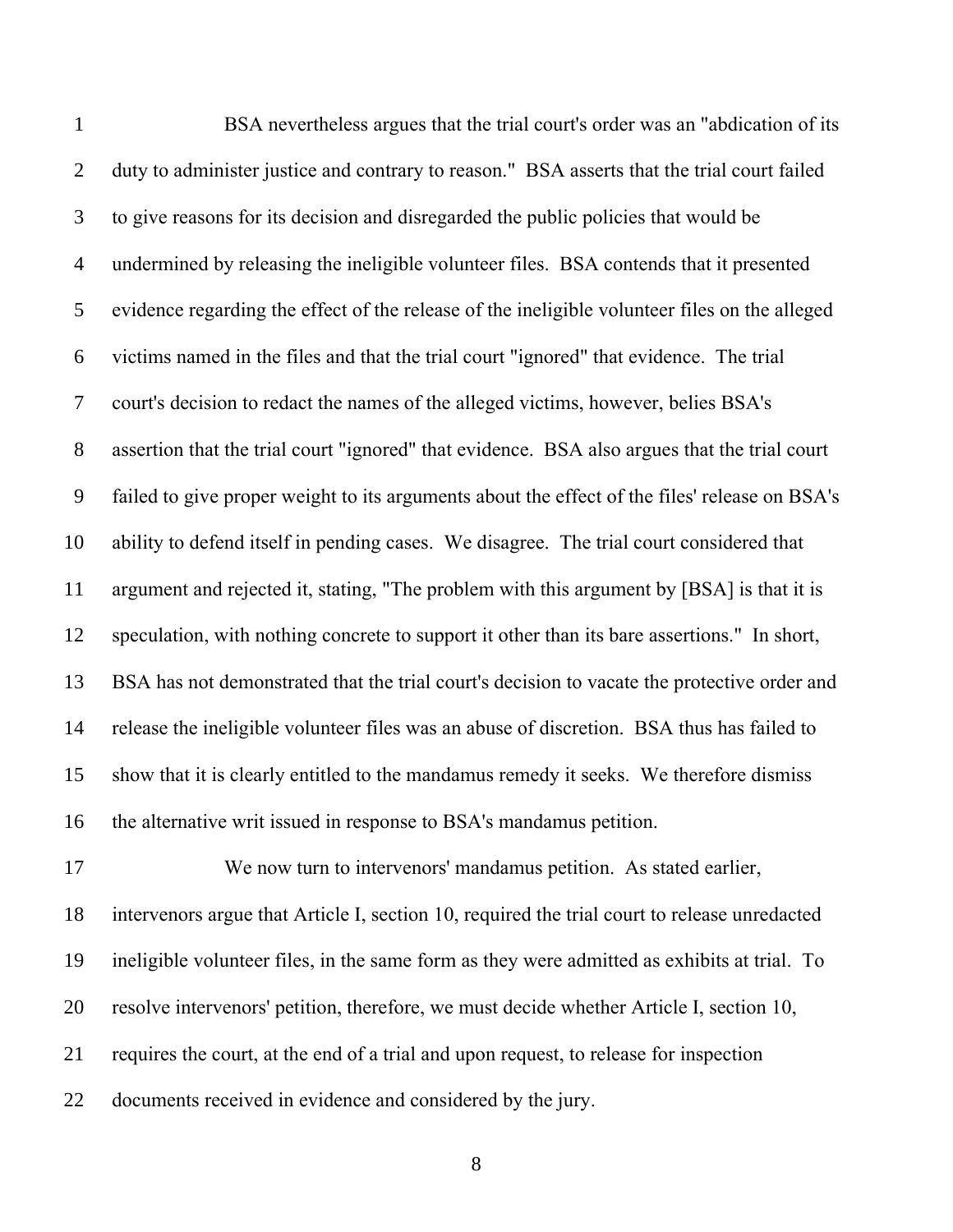| $\mathbf{1}$         | We interpret a constitutional provision by examining the text of the                                                                                                                                                                                |
|----------------------|-----------------------------------------------------------------------------------------------------------------------------------------------------------------------------------------------------------------------------------------------------|
| $\overline{2}$       | provision, the historical circumstances leading to the creation and adoption of the                                                                                                                                                                 |
| 3                    | provision, and the applicable case law concerning the provision. Clarke v. OHSU, 343                                                                                                                                                                |
| $\overline{4}$       | Or 581, 590, 175 P3d 418 (2007) (citing <i>Priest</i> , 314 Or at 415-16). In that process of                                                                                                                                                       |
| 5                    | interpretation, we attempt to understand the provision, if possible, as the framers would                                                                                                                                                           |
| 6                    | have understood it. We then apply the constitutional principles that we discern from our                                                                                                                                                            |
| 7                    | inquiry to modern circumstances as they arise. See <b>Smothers v. Gresham Transfer, Inc.</b> ,                                                                                                                                                      |
| 8                    | 332 Or 83, 90-91, 23 P3d 333 (2001).                                                                                                                                                                                                                |
| 9                    | Article I, section 10, provides:                                                                                                                                                                                                                    |
| 10<br>11<br>12<br>13 | "No court shall be secret, but justice shall be administered, openly<br>and without purchase, completely and without delay, and every man shall<br>have remedy by due course of law for injury done him in his person,<br>property, or reputation." |
| 14                   | Within Article I, section 10, are two independent clauses. Smothers, 332 Or at 91. We                                                                                                                                                               |
| 15                   | are concerned with the first independent clause of Article I, section 10, the so-called                                                                                                                                                             |
| 16                   | "open courts" clause, which states: "No court shall be secret, but justice shall be                                                                                                                                                                 |
| 17                   | administered, openly and without purchase, completely and without delay[.]" We have                                                                                                                                                                 |
| 18                   | explained that "[t]he first clause of Article I, section 10, *** prescribes how justice must                                                                                                                                                        |
| 19                   | be administered in Oregon by identifying both a prohibition (no court shall be secret) and                                                                                                                                                          |
| 20                   | a directive (justice must be administered openly, completely, and without purchase or                                                                                                                                                               |
| 21                   | delay)." Smothers, 332 Or at 91. Within that first clause, two phrases are particularly                                                                                                                                                             |
| 22                   | pertinent here: (1) "[n]o court shall be secret," and (2) "justice shall be administered,                                                                                                                                                           |
| 23                   | openly." For the purpose of our inquiry, the key terms in the open courts clause are                                                                                                                                                                |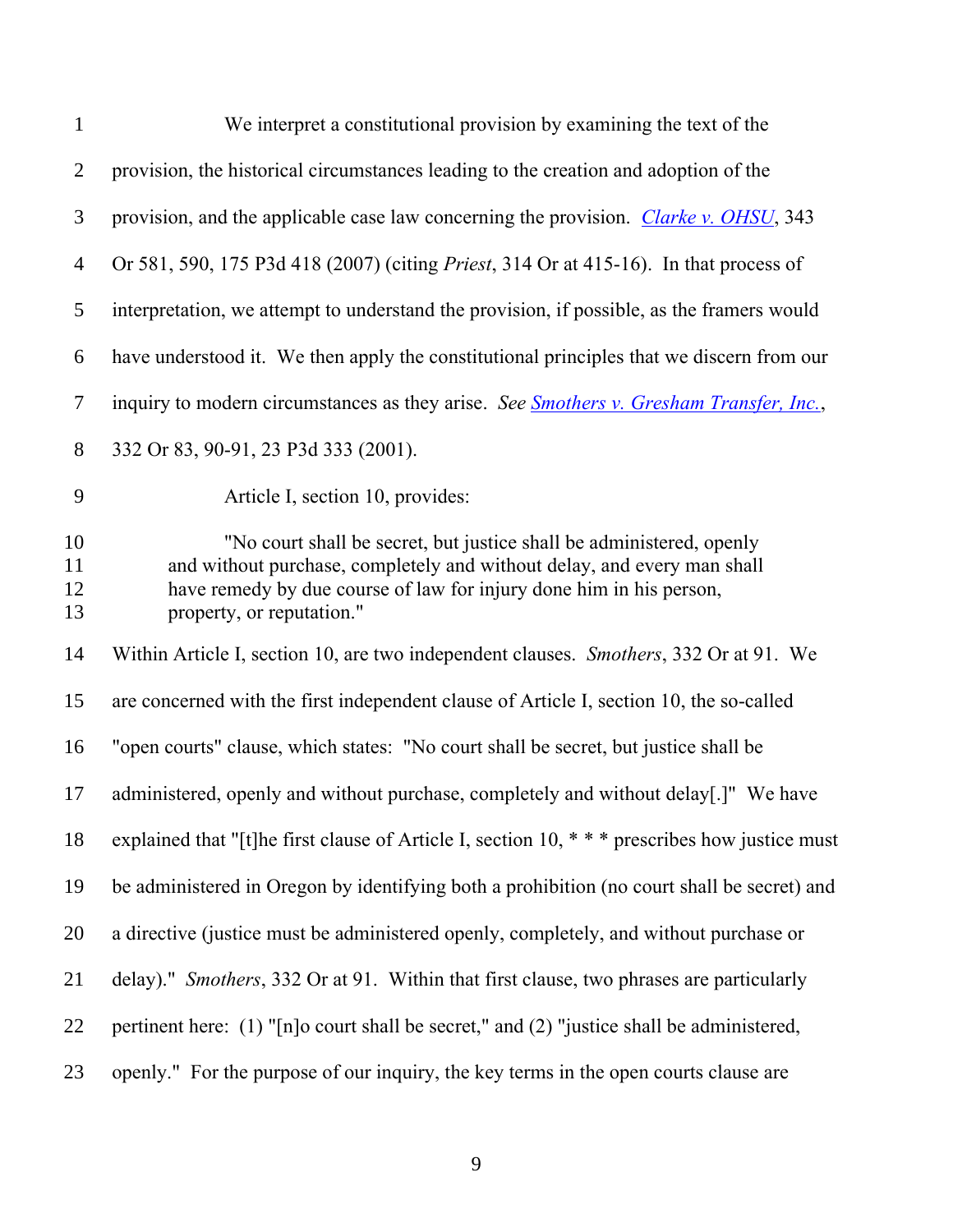| $\mathbf{1}$        | "court," "secret," and "openly." We begin our textual inquiry by considering the ordinary      |
|---------------------|------------------------------------------------------------------------------------------------|
| $\overline{2}$      | meaning of those terms, as the framers would have understood them, including, as               |
| 3                   | appropriate, any pertinent definitions that may have appeared in contemporaneous               |
| 4                   | dictionaries. See Smothers, 332 Or at 92 (citing contemporaneous standard and law              |
| 5                   | dictionaries to interpret remedy clause of Article I, section 10).                             |
| 6                   | The first phrase of the open courts clause states: "No court shall be secret."                 |
| 7                   | The term "court" appears in several passages of the Oregon Constitution, either by itself,     |
| 8                   | as in Article I, section 10, or as part of the phrase "Court of Justice." See, e.g., Or Const, |
| 9                   | Art I, $\S$ 6 ("No person shall $**$ " be questioned in any Court of Justice touching his      |
| 10                  | religeous [sic] belief to affect the weight of his testimony."); Or Const, Art I, §11 (in      |
| 11                  | criminal prosecution, the accused "may elect to waive trial by jury and consent to be tried    |
| 12                  | by the judge of the court alone"); Or Const, Art I, $§44(1)(a)$ (term of imprisonment          |
| 13                  | imposed "by a judge in open court may not be set aside or otherwise not carried out"           |
| 14                  | subject to stated exceptions). The constitution addresses some of those references, either     |
| 15                  | expressly or by implication, to specific courts within the judicial branch of the              |
| 16                  | government. Or Const, Art I, §11 ("[I]n the circuit court ten members of the jury may          |
| 17                  | render a verdict * * *."); Or Const, Art 1, §42 (identifying rights of victims in "criminal    |
| 18                  | and juvenile court delinquency proceedings"); Or Const, Art VII (Amended), §1 ("The            |
| 19                  | judicial power of the state shall be vested in one supreme court and in such other courts      |
| 20                  | as may from time to time be created by law.").                                                 |
| $\mathbf{\Omega}$ 1 | Decrits the clight veriotions in usegge noted above, the term "equat" in the                   |

 Despite the slight variations in usages noted above, the term "court" in the Oregon Constitution refers to a legally established institution designed and authorized to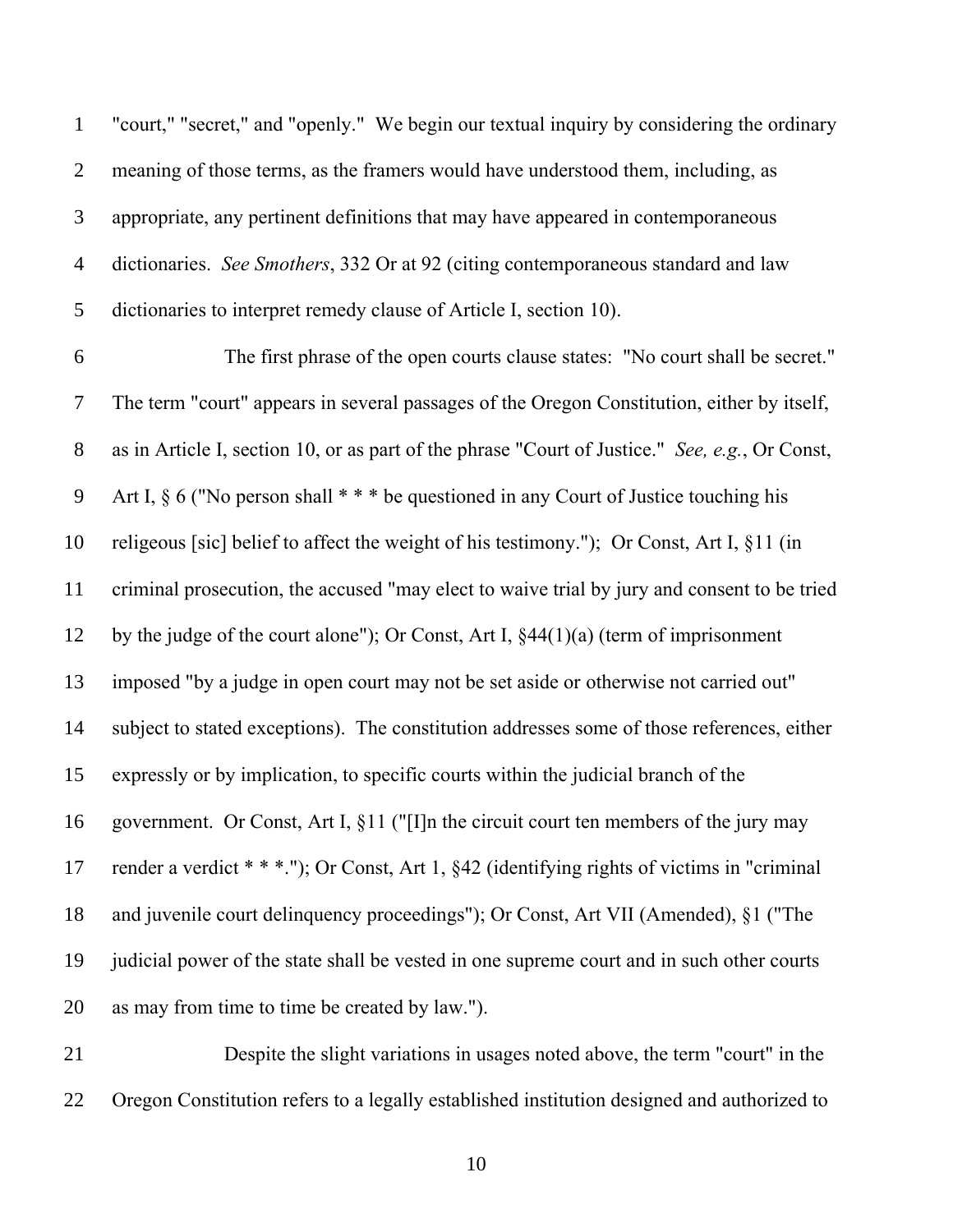| $\mathbf{1}$                                       | administer justice. A dictionary, in wide use in 1859, confirms that the framers likely                                                                                                                                                                                                                                                                                                                                                                                                                                                                                                                                                                                     |
|----------------------------------------------------|-----------------------------------------------------------------------------------------------------------------------------------------------------------------------------------------------------------------------------------------------------------------------------------------------------------------------------------------------------------------------------------------------------------------------------------------------------------------------------------------------------------------------------------------------------------------------------------------------------------------------------------------------------------------------------|
| 2                                                  | understood a "court" to consist of both the place where that institution administers justice                                                                                                                                                                                                                                                                                                                                                                                                                                                                                                                                                                                |
| 3                                                  | as well as the judges and other persons who are charged by law with the administration of                                                                                                                                                                                                                                                                                                                                                                                                                                                                                                                                                                                   |
| $\overline{4}$                                     | justice. Noah Webster, 1 An American Dictionary of the English Language (1828)                                                                                                                                                                                                                                                                                                                                                                                                                                                                                                                                                                                              |
| 5                                                  | (reprint 1970) defines "court," as pertinent, in this way:                                                                                                                                                                                                                                                                                                                                                                                                                                                                                                                                                                                                                  |
| 6<br>$\overline{7}$<br>$8\,$<br>9                  | "4. The hall, chamber or place where justice is administered. * * * 6. The<br>persons or judges assembled for hearing and deciding causes, civil,<br>criminal, military, naval or ecclesiastical; as a <i>court</i> of law * * *. Hence,<br>7. Any jurisdiction, civil, military or ecclesiastical."                                                                                                                                                                                                                                                                                                                                                                        |
| 10                                                 | (Emphasis in original.)                                                                                                                                                                                                                                                                                                                                                                                                                                                                                                                                                                                                                                                     |
| 11                                                 | A legal dictionary, also in use contemporaneously with adoption of the                                                                                                                                                                                                                                                                                                                                                                                                                                                                                                                                                                                                      |
| 12                                                 | Oregon Constitution, defines "court" by drawing attention to the importance of the                                                                                                                                                                                                                                                                                                                                                                                                                                                                                                                                                                                          |
| 13                                                 | presence of judges and their subordinate clerical staff in the place identified as a court, as                                                                                                                                                                                                                                                                                                                                                                                                                                                                                                                                                                              |
| 14                                                 | well as their performance of the functions of a court in the administration of justice.                                                                                                                                                                                                                                                                                                                                                                                                                                                                                                                                                                                     |
| 15                                                 | According to John Bouvier, 1 A Law Dictionary Adapted to the Constitution and Laws of                                                                                                                                                                                                                                                                                                                                                                                                                                                                                                                                                                                       |
| 16                                                 | the United States of America 246-47 (1839) (2d reprint 2000):                                                                                                                                                                                                                                                                                                                                                                                                                                                                                                                                                                                                               |
| 17<br>18<br>19<br>20<br>21<br>22<br>23<br>24<br>25 | "[A] court is an incorporeal political being, which requires for its<br>existence, the presence of judges, or a competent number of them, and a<br>clerk or prothonotary, at the time during which, and at the place where it is<br>by law authorised to be held; and the performance of some public act,<br>indicative of a design to perform the functions of a court. In another sense,<br>the judges, clerk or prothonotary, counsellors and ministerial officers, are<br>said to constitute the court. According to Lord Coke, a court is a place<br>where justice is judicially administered. [Citations omitted.] The judges<br>alone, are also called the court[.]" |
| 26                                                 | (Citations omitted.)                                                                                                                                                                                                                                                                                                                                                                                                                                                                                                                                                                                                                                                        |

Those definitions indicate that, within the meaning of Article I, section 10,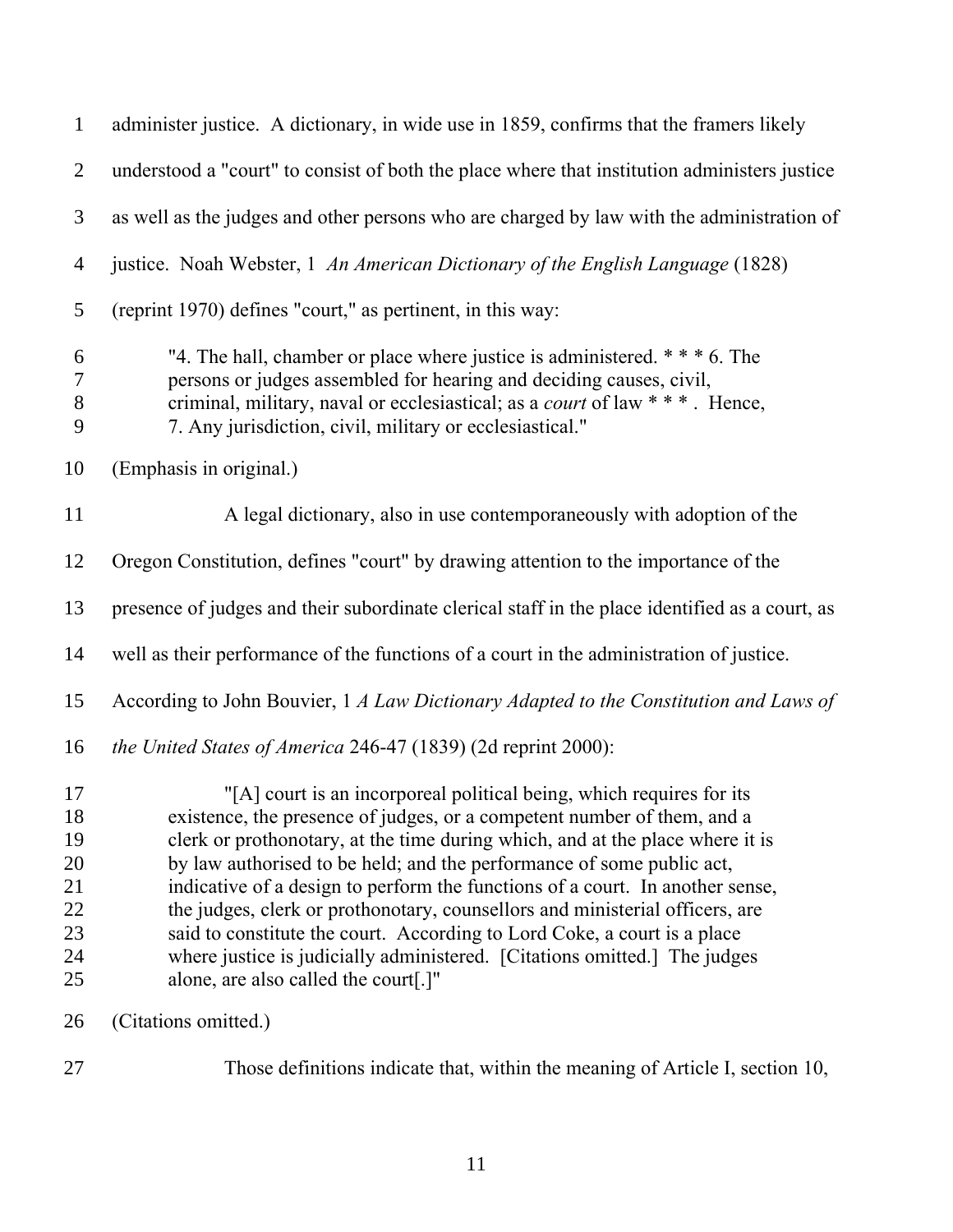a "court" is a governmental institution, comprised of judges and their supporting staff, whom the law charges with the responsibility to administer justice. This court, in describing that institution, has stated that "[t]he fundamental function of courts is to determine legal rights based upon a presentation of evidence and argument." *Oregonian Publishing Co. v. O'Leary*, 303 Or 297, 303, 736 P2d 173 (1987). Our cases uniformly have applied the "open courts" provision to the circuit courts of this state. *See, e.g*., *id.* at 305 (Article I, section 10, prohibits circuit court from closing criminal trial to receive witness testimony in private); *State ex rel Oregonian Pub. Co. v. Deiz,* 289 Or 277, 613 P2d 23 (1980) ("open court" clause of Article I, section 10, prohibits a circuit court judge from barring the press from attending a juvenile court proceeding). We do so here as well.

 We consider the meanings of the constitutional terms "secret" and "openly" together, because they address the same concept. A contemporaneous standard dictionary defines the term "secret" as "[p]roperly, separate; hence, hid; concealed from the notice or knowledge of all persons except the individual or individuals concerned" and "unseen; private; secluded; being in retirement." Webster, 2 *An American Dictionary at* 66. Not surprisingly, the dictionary defines "openly" as the opposite of secret: "[p]ublicly; not in private; without secrecy." *Id.* at 26. Those definitions, considered in the context of Oregon's judicial system, confirm that Oregon's framers sought to require the courts to conduct the business of administering justice in public -- that is, in a manner that permits public scrutiny of the court's work in determining legal controversies. *See* David Schuman, *Oregon's Remedy Guarantee: Article I, Section 10 of the Oregon*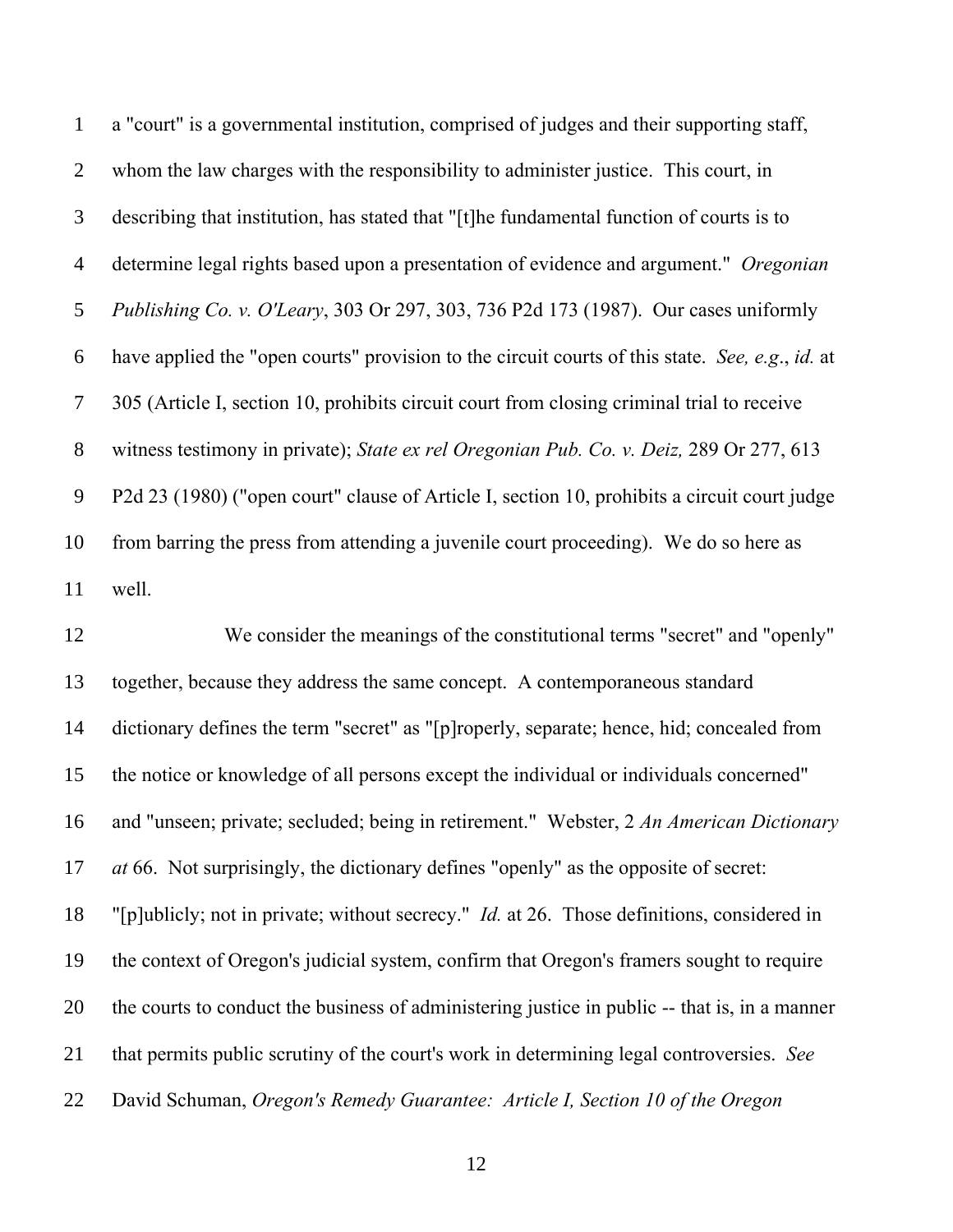*Constitution*, 65 Or L Rev 35, 38 (1986) (hereafter Schuman) ("Oregon evidently took 'open' to mean 'non-secret' or 'accessible to scrutiny,' instead of 'non-exclusive' or 'accessible to all regardless of ability to pay.'").

 Without question, the first phrase of the open courts clause of Article I, section 10, focuses explicitly on the court as the institution that administers justice and prohibits that institution from concealing the administration of justice from public view. The second phrase, "justice shall be administered, openly," similarly mandates the publicly visible and audible administration of justice. As we discuss below, our cases have recognized that the command for openness in Article I, section 10, is subject to qualification for some aspects of court proceedings that, by well-established tradition, were and are conducted out of public view, as long as the framers intended the tradition of secrecy as to those proceedings to persist despite adoption of Article I, section 10. *O'Leary*, 303 Or at 304 (discussing nonpublic jury deliberations and collegial court conferences). The problem that we face is that, despite the phrasing of Article I, section 10, and the historical exceptions to that provision recognized in our cases, the constitutional text furnishes no explicit answer to intervenors' claim of a right to obtain the release of trial exhibits that a jury considered during its deliberations.

 We turn next to the historical circumstances surrounding the adoption of the open courts clause. The probable source for the open courts clause is Chapter 40 of the Magna Carta. *See id.* at 297 ("The probable genesis of section 10 was Article 40 of the Magna Carta[.]" (citation omitted)). Translated, Chapter 40 provides, "To no one will we sell, to no one will we deny, or delay, right or justice." *Id.* (citation omitted). In his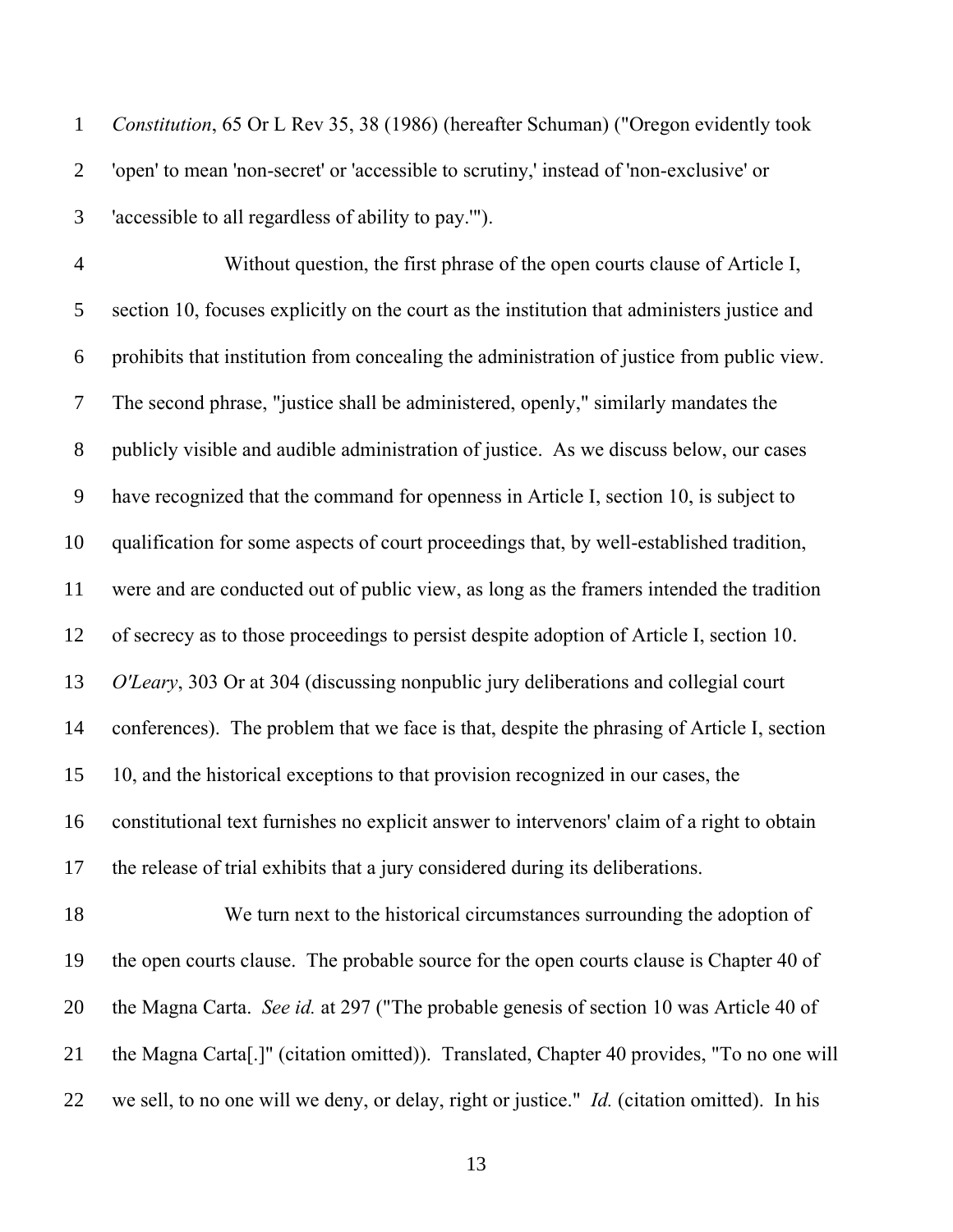*Second Institutes*, Lord Coke commented on and interpreted Chapter 29 of the Magna Carta of 1225, which previously had appeared as Chapters 39 and 40 of the Magna Carta of 1215. *Smothers*, 332 Or at 94-95. Coke's commentary provided the basis for the open courts clause of many state constitutions, including the Oregon Constitution. *O'Leary*, 303 Or at 301 n 3. Lord Coke wrote:

 "And therefore every subject of this realme [*sic*], for injury done to him in [goods, lands, or person], by any other Subject, be he ecclesiastical, or temporall [*sic*], free, or bond, man, or woman, old, or young, or be he outlawed, excommunicated, or any other without exception, may take his remedy by the course of the law, and have justice and right for the injury done him, freely without sale, fully without any deniall [*sic*], and speedily without delay."

Edward Coke, 1 *The Second Part of the Institutes of the Laws of England,* 55 (1797).

 Lord Coke's commentary on Chapter 29 was apparently motivated by a desire to combat judicial abuses, such as the sale, delay, and denial of common-law justice through

- corruption and interference by the King or his ministers. Coke advocated that each
- person have access to courts to obtain a remedy by due course of law, with assurance that

the king would not sell, deny, or delay justice. *Smothers*, 332 Or at 96-97.

The desire for judicial impartiality and independence also apparently

motivated the early American adoption of open courts clauses, which were based on Lord

Coke's interpretation. Because Coke's concerns focused on access to courts, the mandate

that courts be "open" in early American state constitutions generally may have referred to

- access to courts by litigants, not necessarily to a court's secrecy or its susceptibility to
- public scrutiny, as it has been understood more recently. *O'Leary*, 303 Or at 301 n 3;
- Schuman, 65 Or L Rev at 38. One early American constitution, the Pennsylvania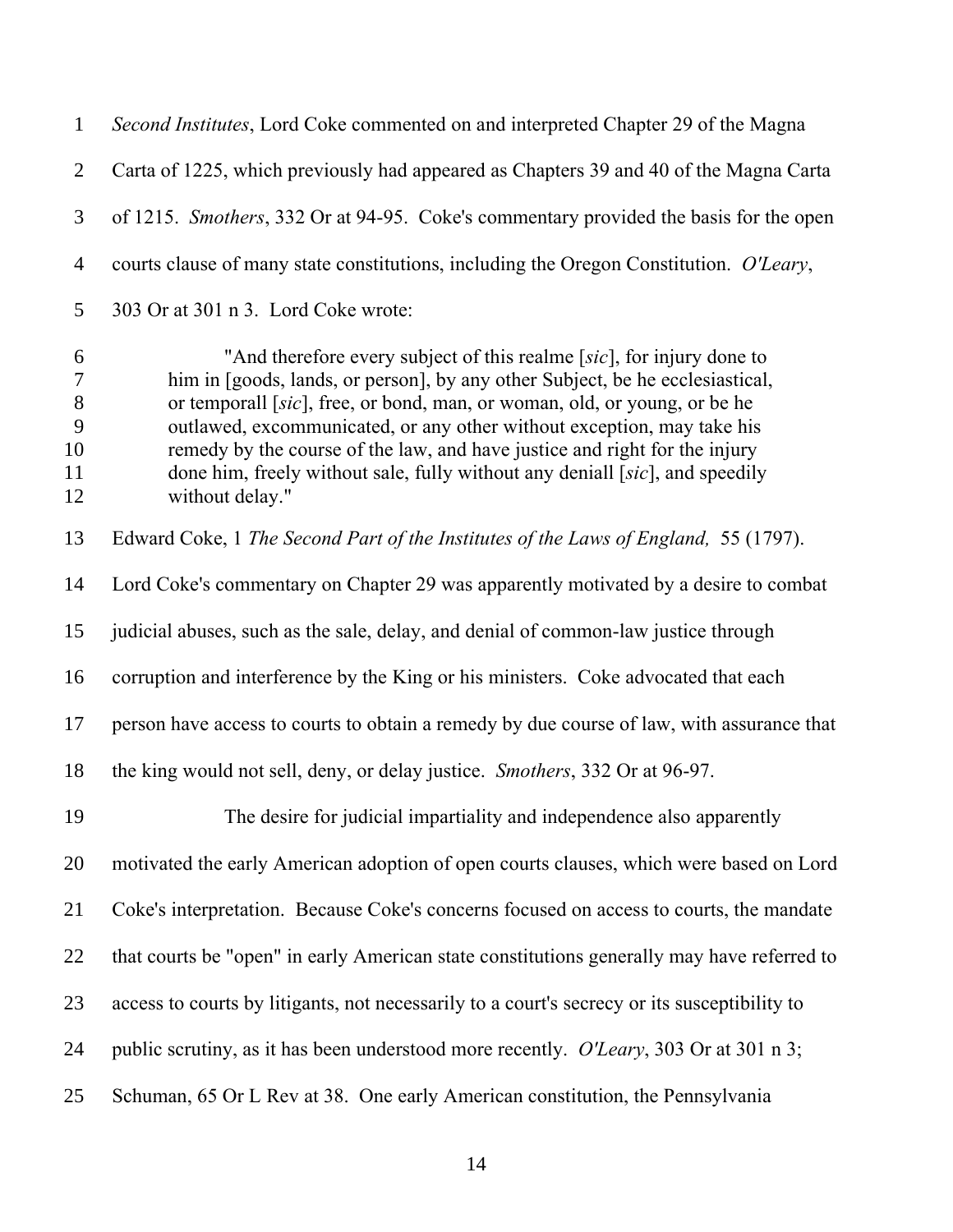Constitution, echoed Coke's phrasing and provided, "That all courts shall be open, and every man, for an injury done him in his lands, goods, person, or reputation, shall have remedy by the due course of law, and right and justice administered without sale, denial or delay." Pa Const, Art 9, §11 (1790); *O'Leary*, 303 Or at 301 n 3 (internal quotation marks and citation omitted).

 Indiana adopted similar language in Article I, section 12, of its 1851 constitution, upon which Oregon's open courts clause is based: "All courts shall be open; and every man, for injury done to him in his person, property, or reputation, shall have remedy by due course of law. Justice shall be administered freely, and without purchase; completely, and without denial; speedily, and without delay." The framers of the Oregon Constitution rephrased the Indiana provision, however, to state that "*[n]o* court shall be *secret*,<sup>"6</sup> and add that "justice shall be administered, *openly*." Or Const, Art I, § 10 (emphasis added). We agree with the trial court that those changes in wording from the Indiana provision carry meaning. It appears clear to us that the framers of the Oregon Constitution were concerned with access to Oregon courts by its citizens, as might be assumed based on the historical origins of the clause, and were concerned equally with combating secrecy in the administration of justice and fostering judicial accountability through public scrutiny of court proceedings. The open courts clause of the Oregon

 $\overline{a}$ 

 The first draft of Article I, section 10, used the word, "tribunal," instead of "court." Claudia Burton and Andrew Grade, *A Legislative History of the Oregon Constitution of 1857 -- Part I (Articles I & II)*, 37 Willamette L Rev 469, 516 (2001). The subsequent versions used the word "court." *Id.* The reasons for the change are unknown, and no debate took place regarding this clause. *Id.* That change does not affect our analysis of the open courts clause in this case.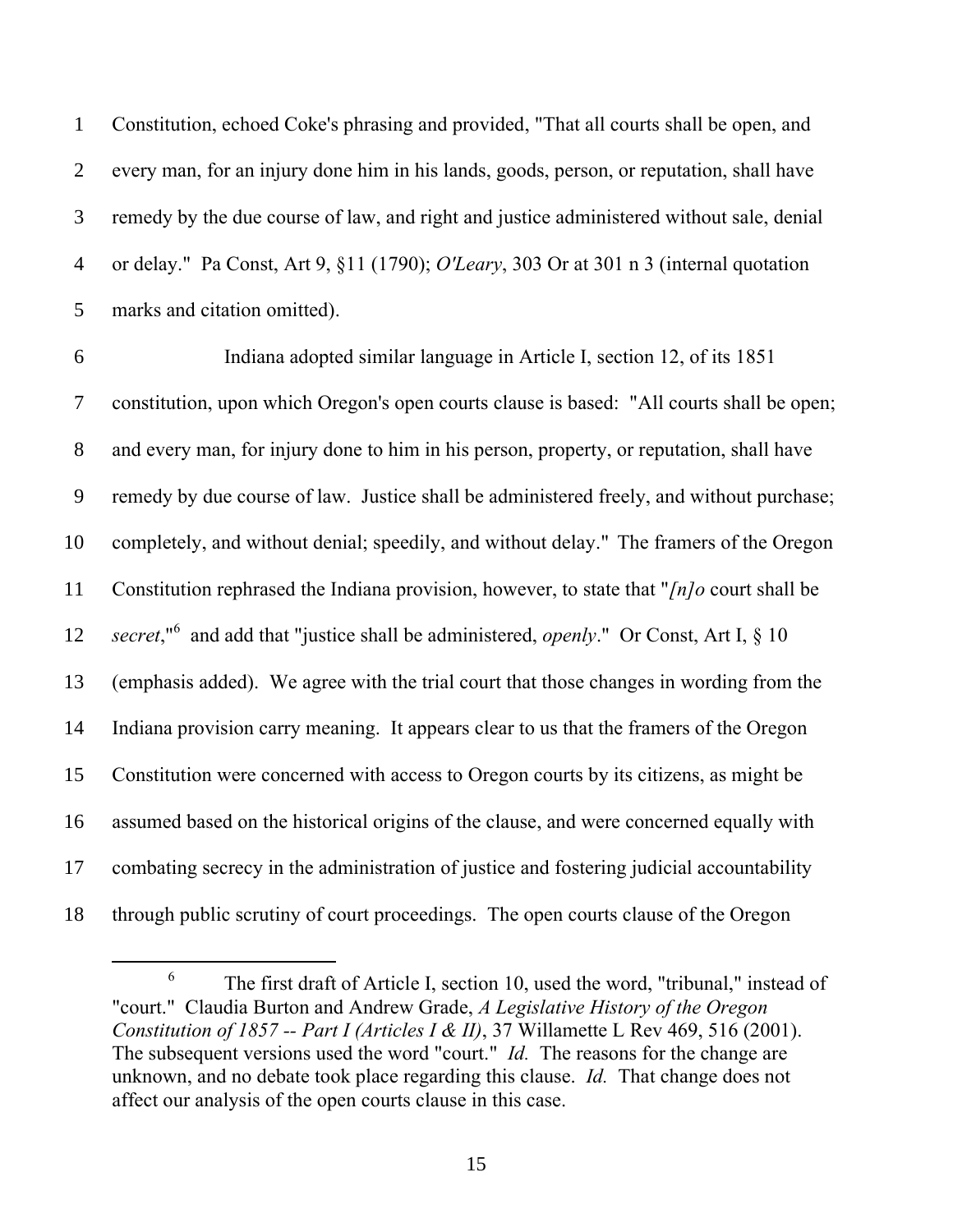Constitution thus protects both a litigant's access to court to obtain legal redress and the right of members of the public to scrutinize the court's administration of justice by seeing and hearing the courts in operation.

 The historical circumstances that led to the adoption of Oregon's open courts provision, like the text of the Article I, section 10, itself, do not provide a clear answer to the issue posed in this case. The parties, however, rely on three cases from this court interpreting Article I, section 10, to support their competing positions. We turn next to a consideration of those cases.

 In *Deiz*, a newspaper and its reporter sought court permission to attend a controversial juvenile court proceeding. The trial judge barred the press from the courtroom, relying on a statute that authorized exclusion of the general public from juvenile proceedings unless the judge determined that a particular person had "a proper interest in the case or the work of the court." *Deiz*, 289 Or at 279 (quoting *former* ORS 419.498(1) (1979), repealed by Or Laws 1993, ch 33, § 373). The company and the reporter sought relief in mandamus to nullify the exclusion order.

 This court first concluded that the trial judge had acted within her statutory authority in excluding the press. *Id.* at 281 The court then turned to Article I, section 10. The court noted that Article I, section 10, applies to all judicial proceedings, not particular categories of proceedings. *Id.* at 283. The court also observed that Article I, section 10, expresses a principle regarding the open administration of justice for the benefit of the entire public, and not a mere individual right to an open court that a litigant in a specific case could waive or fail to assert. *Id.* at 282. The court concluded that the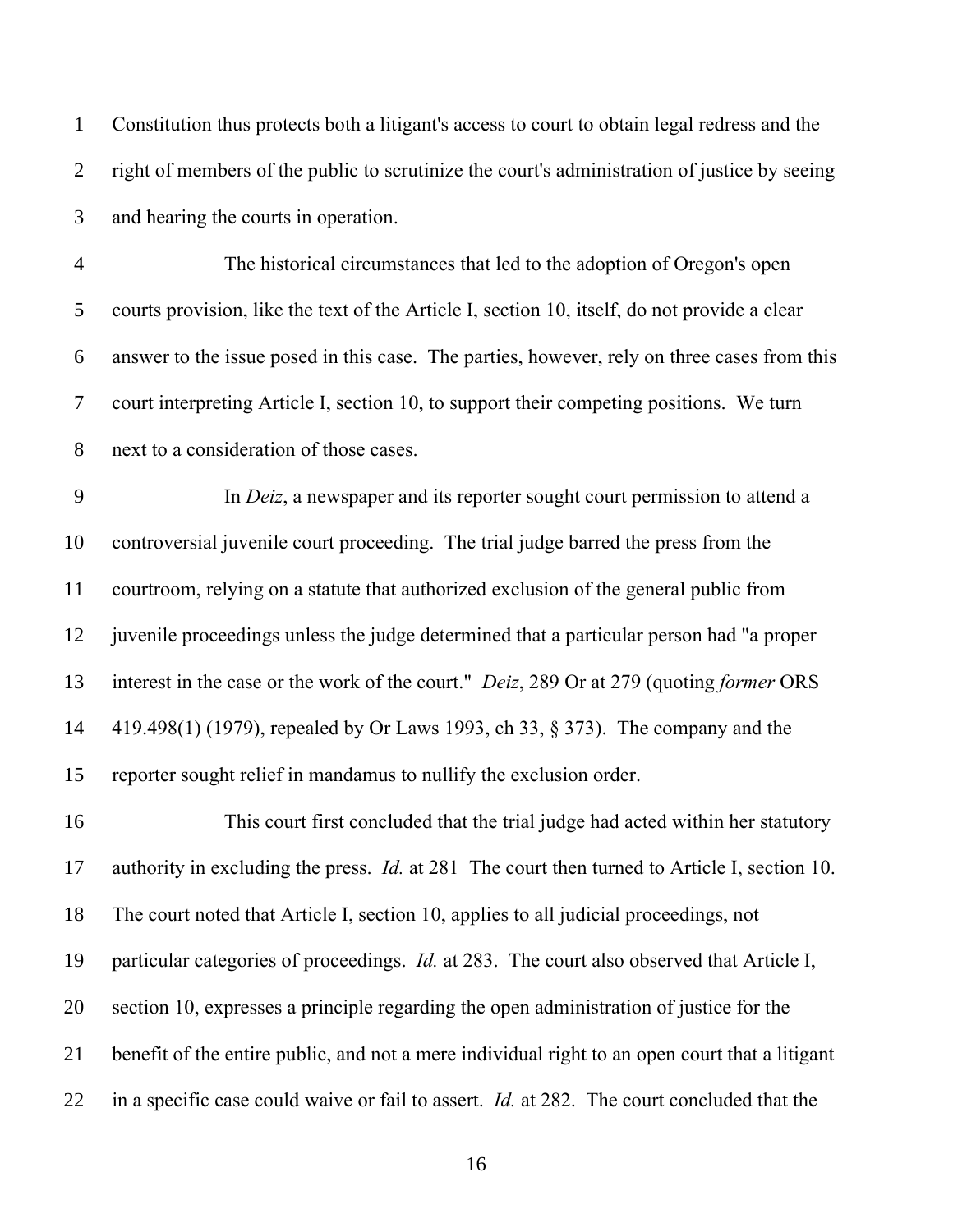| $\mathbf{1}$                                                                      | trial judge's exclusion order violated Article I, section 10. Id. at 284.                                                                                                                                                                                                                                                                                                                                                                                                                                            |
|-----------------------------------------------------------------------------------|----------------------------------------------------------------------------------------------------------------------------------------------------------------------------------------------------------------------------------------------------------------------------------------------------------------------------------------------------------------------------------------------------------------------------------------------------------------------------------------------------------------------|
| $\overline{2}$                                                                    | The court in <i>Deiz</i> , however, added that its holding did not create a                                                                                                                                                                                                                                                                                                                                                                                                                                          |
| 3                                                                                 | constitutional right to attend all judicial proceedings:                                                                                                                                                                                                                                                                                                                                                                                                                                                             |
| $\overline{4}$<br>5<br>$\boldsymbol{6}$<br>$\boldsymbol{7}$<br>$\,8\,$<br>9<br>10 | "One obvious limitation is that jury deliberations and court<br>conferences have been and are held in private. We are of the opinion that<br>despite the absence of any language in Art I, $\S$ 10 expressly excluding jury<br>deliberation from the prohibition against secret deliberations, the tradition<br>that such proceedings be held in private was so long and so well established<br>in 1859 that the tradition should be read into the section. The same is true<br>of conferences of collegial courts." |
| 11                                                                                | <i>Id.</i> at 284 (citations omitted). The court also stated that the trial court retained authority                                                                                                                                                                                                                                                                                                                                                                                                                 |
| 12                                                                                | to control access to the courtroom by the press or public to prevent overcrowding or                                                                                                                                                                                                                                                                                                                                                                                                                                 |
| 13                                                                                | interference with court proceedings. <i>Id.</i> at 285.                                                                                                                                                                                                                                                                                                                                                                                                                                                              |
| 14                                                                                | In a concurring opinion, Justice Linde drew attention to the importance of                                                                                                                                                                                                                                                                                                                                                                                                                                           |
| 15                                                                                | public visibility in the administration of justice:                                                                                                                                                                                                                                                                                                                                                                                                                                                                  |
| 16<br>17<br>18<br>19                                                              | "As the Court's opinion sets forth, Oregon's Constitution guarantees<br>the open and visible administration of justice, not only honest and complete<br>and timely justice, but justice that can be seen to be so during and after the<br>event."                                                                                                                                                                                                                                                                    |
| 20                                                                                | <i>Id.</i> at 286 (Linde, J., concurring). Justice Linde noted that the rights of the press and the                                                                                                                                                                                                                                                                                                                                                                                                                  |
| 21                                                                                | public under the free expression guarantee in Article I, section $87$ and rights of the                                                                                                                                                                                                                                                                                                                                                                                                                              |
| 22                                                                                | accused under Article I, section 11, <sup>8</sup> were "guarantees of personal freedom against                                                                                                                                                                                                                                                                                                                                                                                                                       |

Article I, section 8, of the Oregon Constitution provides:

Article I, section 11, provides, in part:

 $\overline{a}$ 

"In all criminal prosecutions, the accused shall have the right to

<sup>&</sup>quot;No law shall be passed restraining the free expression of opinion, or restricting the right to speak, write, or print freely on any subject whatever; but every person shall be responsible for the abuse of this right."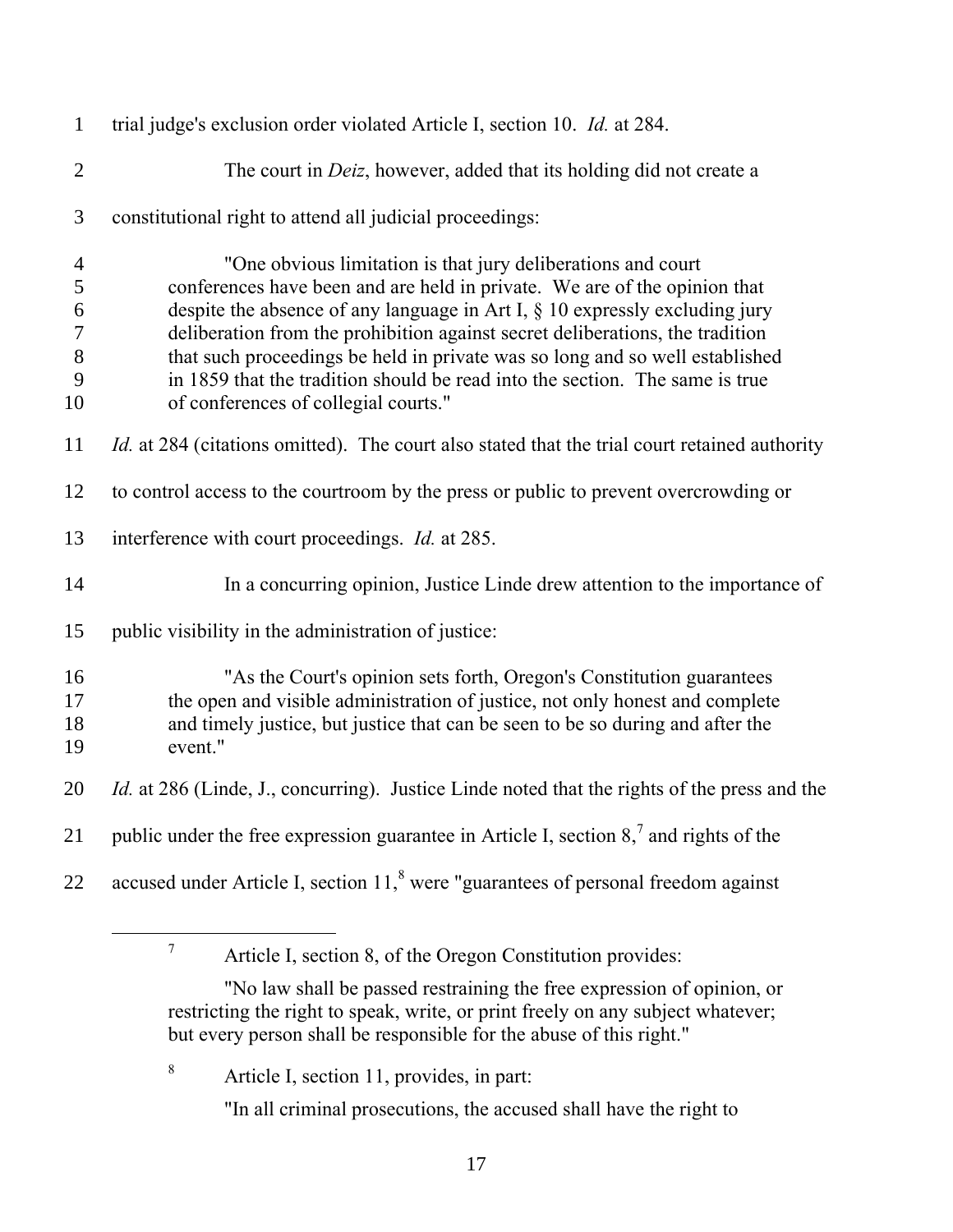| $\mathbf{1}$                       | oppressive governmental power." <i>Id.</i> at 288. But Article I, section 10, according to                                                                                                                                                                                                                                       |
|------------------------------------|----------------------------------------------------------------------------------------------------------------------------------------------------------------------------------------------------------------------------------------------------------------------------------------------------------------------------------|
| $\overline{2}$                     | Justice Linde,                                                                                                                                                                                                                                                                                                                   |
| 3<br>$\overline{4}$<br>5<br>6<br>7 | "plays a different role. It is one of those provisions of the constitution that<br>prescribe how the functions of government shall be conducted. *** Here<br>it is the judicial function, that function which brings the law to bear on<br>individuals and puts the generalities of policy to the test of the concrete<br>case." |
| 8                                  | Id.                                                                                                                                                                                                                                                                                                                              |
| 9                                  | Justice Linde explained that the constitutional requirement of visibility in                                                                                                                                                                                                                                                     |
| 10                                 | the administration of justice was important in the context of both civil and criminal                                                                                                                                                                                                                                            |
| 11                                 | justice. Referring to the function of openness in the administration of criminal justice,                                                                                                                                                                                                                                        |
| 12                                 | Justice Linde stated:                                                                                                                                                                                                                                                                                                            |
| 13<br>14<br>15<br>16               | "There it serves to assure accountability for the charge not prosecuted, the<br>reduced plea accepted, the evidence used or not used, and particularly to<br>forestall suspicion that political considerations entered a case behind closed<br>doors."                                                                           |
| 17                                 | <i>Id.</i> at 289 (emphasis added).                                                                                                                                                                                                                                                                                              |
| 18                                 | Finally, Justice Linde rejected the view that the open court guarantee                                                                                                                                                                                                                                                           |
| 19                                 | deprived judges of the authority, for good cause, to prevent a particular person from                                                                                                                                                                                                                                            |
| 20                                 | attending a court proceeding:                                                                                                                                                                                                                                                                                                    |
| 21<br>22<br>23<br>24               | "It is obvious, for reasons of space alone, that a guarantee of open courts<br>does not guarantee any one person a 'right' to be present. Justice is<br>nonetheless openly administered when one or another person is for good<br>cause prevented from attending."                                                               |
| 25                                 | <i>Id.</i> at 290.                                                                                                                                                                                                                                                                                                               |

\_\_\_\_\_\_\_\_\_\_\_\_\_\_\_\_\_\_\_\_\_\_\_

public trial by an impartial jury in the county in which the offense shall have been committed \* \* \*."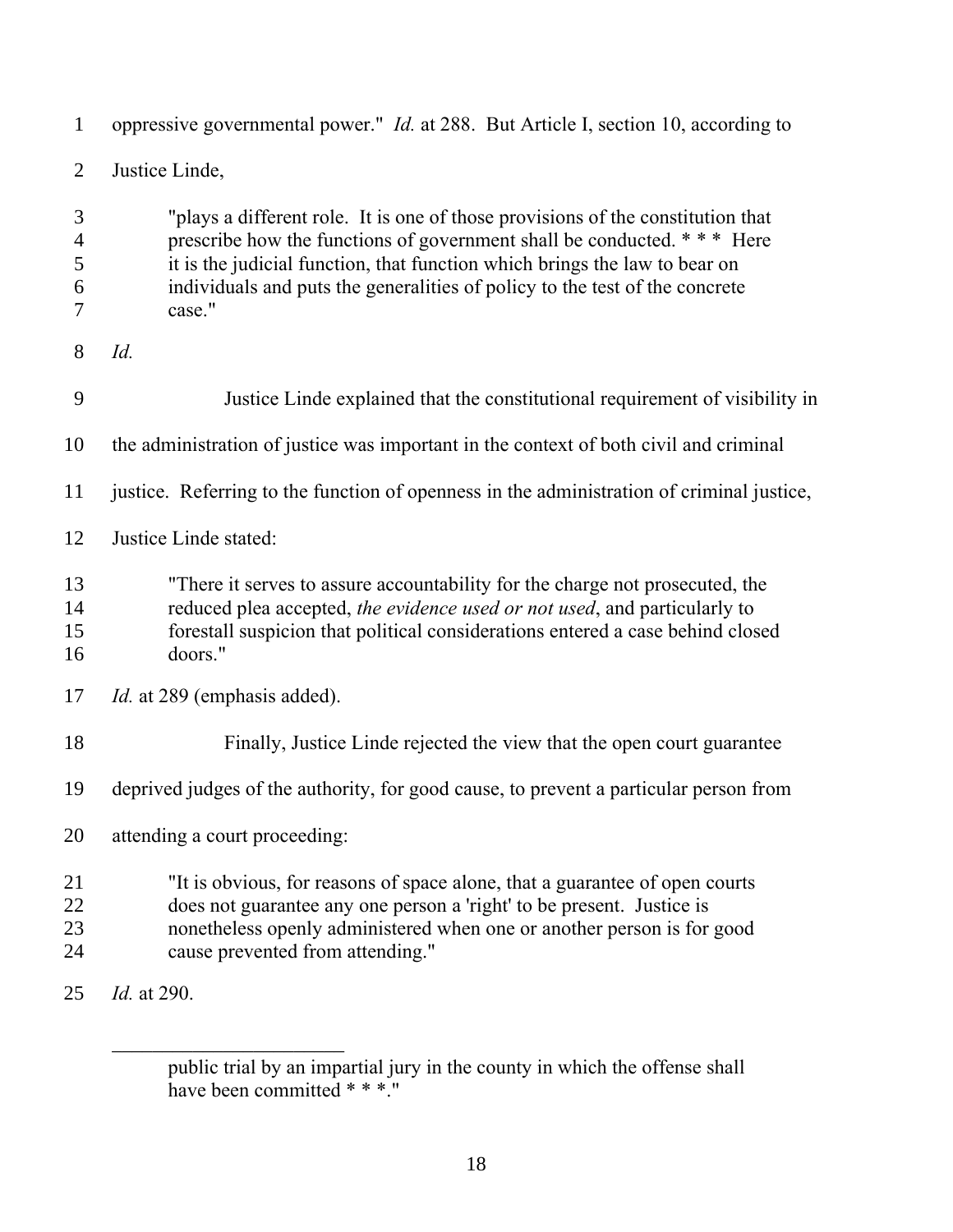| $\mathbf{1}$                                      | In State ex rel/KOIN-TV v. Olsen, 300 Or 392, 711 P2d 966 (1985), this                                                                                                                                                                                                                                                                                                                                                                                                                                                                                                                                                                                 |
|---------------------------------------------------|--------------------------------------------------------------------------------------------------------------------------------------------------------------------------------------------------------------------------------------------------------------------------------------------------------------------------------------------------------------------------------------------------------------------------------------------------------------------------------------------------------------------------------------------------------------------------------------------------------------------------------------------------------|
| $\overline{2}$                                    | court addressed whether the operator of a television station was entitled to copy the                                                                                                                                                                                                                                                                                                                                                                                                                                                                                                                                                                  |
| 3                                                 | videotape of a defendant's testimony in a civil case. A party played the videotape as                                                                                                                                                                                                                                                                                                                                                                                                                                                                                                                                                                  |
| $\overline{4}$                                    | evidence before a jury in open court, marked the videotape as an exhibit, and offered it in                                                                                                                                                                                                                                                                                                                                                                                                                                                                                                                                                            |
| 5                                                 | evidence. The opposing party stated no objection, and the court received the videotape in                                                                                                                                                                                                                                                                                                                                                                                                                                                                                                                                                              |
| 6                                                 | evidence. Later, the television station sought a copy of the videotape from the court.                                                                                                                                                                                                                                                                                                                                                                                                                                                                                                                                                                 |
| $\overline{7}$                                    | The trial judge denied the request. The judge advanced several reasons for                                                                                                                                                                                                                                                                                                                                                                                                                                                                                                                                                                             |
| 8                                                 | the ruling, which this court summarized as follows:                                                                                                                                                                                                                                                                                                                                                                                                                                                                                                                                                                                                    |
| 9<br>10<br>11<br>12<br>13<br>14<br>15<br>16<br>17 | "(1) The videotape was not truly an exhibit and had there been<br>objection to its offer in evidence, he would not have admitted it. (2)<br>[Plaintiff's] counsel had agreed in advance of taking the testimony by<br>videotape that the tape would not be disseminated outside the courtroom,<br>and the defendants certainly objected to the copying. (3) An exhibit is not<br>public property; it is the property of the owner. (4) To permit the copying<br>for television broadcasting would have a chilling effect on the use of a<br>valuable tool in moving the court's docket along. (5) There was no<br>statutory right to copy an exhibit." |
| 18                                                | <i>Id.</i> at 409. This court stated that the trial judge's reasons "are not sham or frivolous. He                                                                                                                                                                                                                                                                                                                                                                                                                                                                                                                                                     |
| 19                                                | was entirely correct in his assertion that the videotape was not truly an exhibit at all." <i>Id.</i>                                                                                                                                                                                                                                                                                                                                                                                                                                                                                                                                                  |
| 20                                                | The television station commenced a mandamus proceeding in this court,                                                                                                                                                                                                                                                                                                                                                                                                                                                                                                                                                                                  |
| 21                                                | seeking to overturn the trial court's refusal to allow the station to copy the videotape.                                                                                                                                                                                                                                                                                                                                                                                                                                                                                                                                                              |
| 22                                                | This court began by assuming <i>arguendo</i> that state statutes providing for the inspection                                                                                                                                                                                                                                                                                                                                                                                                                                                                                                                                                          |
| 23                                                | and copying of public records did not apply to courts, <i>id.</i> at 400, and proceeded to                                                                                                                                                                                                                                                                                                                                                                                                                                                                                                                                                             |
| 24                                                | determine whether the common law recognized a right of access to exhibits such as the                                                                                                                                                                                                                                                                                                                                                                                                                                                                                                                                                                  |
| 25                                                | videotape. We consider the court's discussion of the common-law in <i>Olsen</i> in the context                                                                                                                                                                                                                                                                                                                                                                                                                                                                                                                                                         |
| 26                                                | of this constitutional challenge to determine whether a claimed common law right to                                                                                                                                                                                                                                                                                                                                                                                                                                                                                                                                                                    |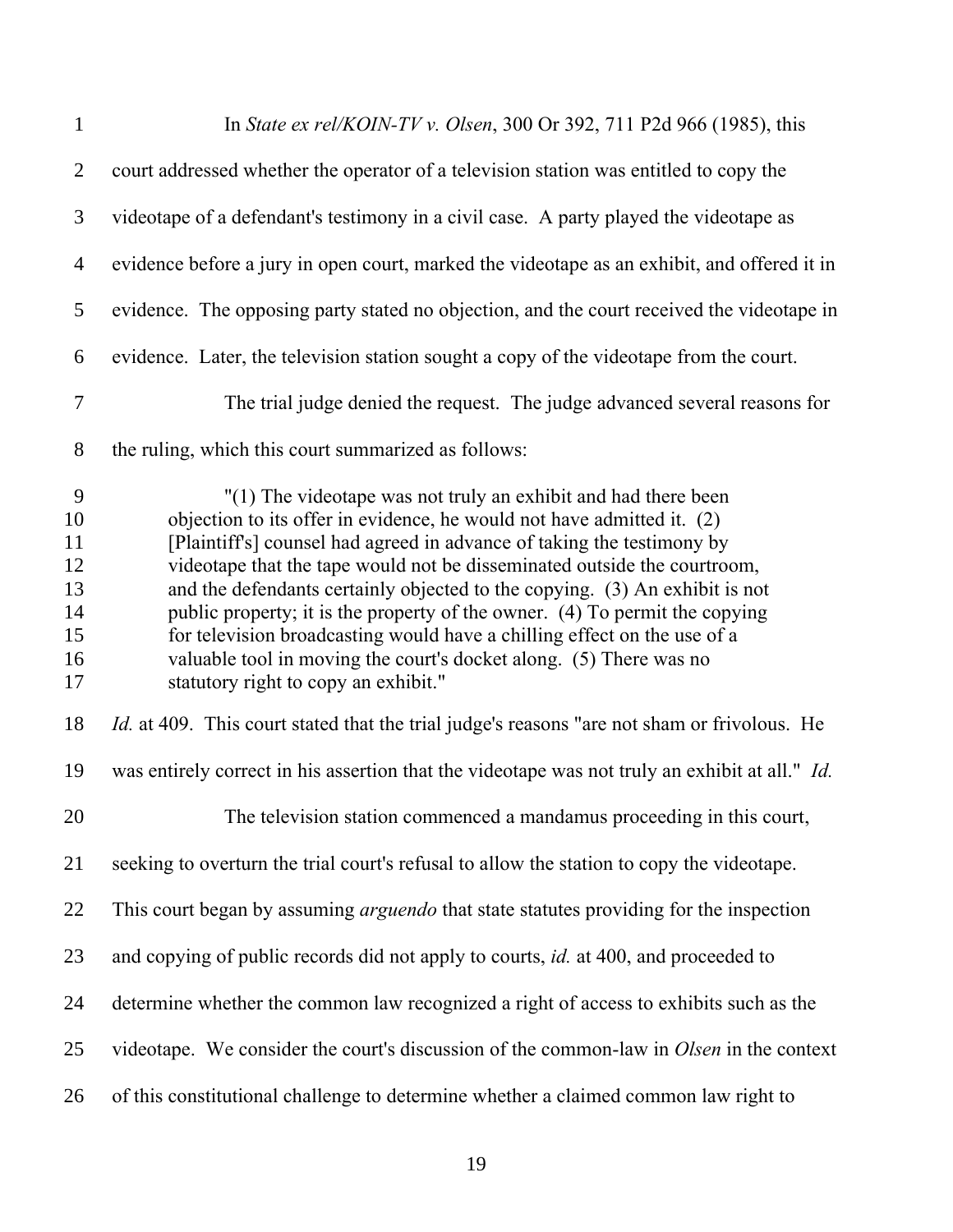inspect an exhibit was a part of the administration of justice to which Article I, section 10, applies.

| 3                    | The court in Olsen first considered several federal authorities that                                                                                                                                                                                                  |
|----------------------|-----------------------------------------------------------------------------------------------------------------------------------------------------------------------------------------------------------------------------------------------------------------------|
| $\overline{4}$       | distinguished between the court's records and files, on the one hand, and trial exhibits, on                                                                                                                                                                          |
| 5                    | the other hand. One older case, Ex parte Drawbaugh, 2 App DC 404 (1894),                                                                                                                                                                                              |
| 6                    | acknowledged a common understanding that the public could inspect the court's records                                                                                                                                                                                 |
| $\overline{7}$       | and files, according to long-established usage in practice, but that case did not involve the                                                                                                                                                                         |
| 8                    | right to copy exhibits. Later federal cases, relying on Drawbaugh, concluded that a                                                                                                                                                                                   |
| 9                    | common law right to copy exhibits existed, but that that right was not absolute and was                                                                                                                                                                               |
| 10                   | subject to the discretion of the court. See United States v. Mitchell, 551 F2d 1252 (DC                                                                                                                                                                               |
| 11                   | Cir 1976) (so holding; trial court abused its discretion in refusing to allow copying of                                                                                                                                                                              |
| 12                   | audio tapes). This court, in examining <i>Mitchell</i> , observed that much of the legal authority                                                                                                                                                                    |
| 13                   | relied on for that proposition did not exist, because the cited decisions did not concern                                                                                                                                                                             |
| 14                   | copying exhibits. Olsen, 300 Or at 403.                                                                                                                                                                                                                               |
| 15                   | The United States Supreme Court granted certiorari to review that                                                                                                                                                                                                     |
| 16                   | conclusion in <i>Mitchell</i> and stated:                                                                                                                                                                                                                             |
| 17<br>18<br>19<br>20 | "The few cases that have recognized such a right do agree that the decision<br>as to access is one best left to the sound discretion of the trial court, a<br>discretion to be exercised in light of the relevant facts and circumstances of<br>the particular case." |
| 21                   | Nixon v. Warner Communications, Inc., 435 US 589, 599, 98 S Ct 1306, 55 L Ed 2d 570                                                                                                                                                                                   |
| 22                   | (1978). The United States Supreme Court then reversed the lower court decision,                                                                                                                                                                                       |
| 23                   | concluding, for reasons that are less than clear, that the trial court had not abused its                                                                                                                                                                             |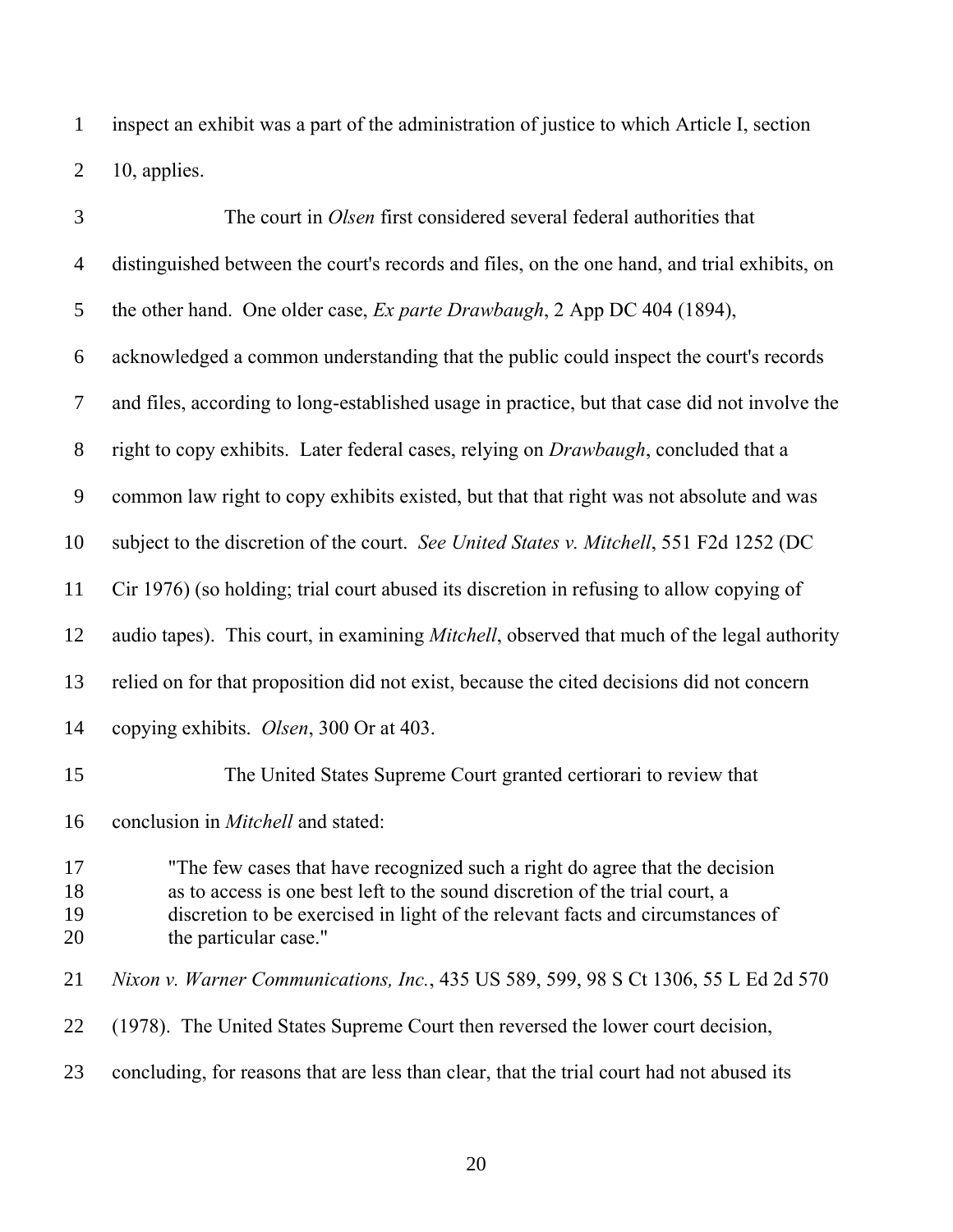discretion in refusing to release the audiotapes to the media. *Id.* at 608.

 In *Olsen*, after reviewing the foregoing federal authorities, this court acknowledged that the Supreme Court's holding in *Nixon* apparently turned on the discretionary authority of the trial court to control access to audiotapes admitted into evidence. This court further noted that even the dissenting opinion of Justice Stevens in *Nixon* had agreed that the trial judge's decision declining to allow the media to copy audiotape exhibits was subject to reversal only for an abuse of discretion. *Olsen*, 300 Or at 405. This court in *Olsen* then cited and quoted two decisions from this court that stated that, at common law, only persons who could show a need for the information could assert a common law right to inspect or make copies of public records. *Id.* at 405- 06 (citing *MacEwan v. Holm et al*, 226 Or 27, 35, 359 P2d 413 (1961); *Bend Publishing Co. v. Haner*, 118 Or 105, 107, 244 P 868 (1926)). The court in *Bend Publishing Co.* also concluded that an applicable statute granted the plaintiff a right to inspect and examine the clerk's records for a lawful purpose. 118 Or at 109. The *Olsen* court concluded from those cases that, in view of the narrow common law right to inspect public records, it was "extremely doubtful that this court would have held there to be a common-law right to copy exhibits." 300 Or 406. To complete its analysis of the claimed right to copy exhibits, the *Olsen* court assumed that a common law right existed to copy exhibits received in evidence during the course of a civil trial. As to that assumed right, the court stated: "We agree with the *Nixon* decision (and the dissent of Justice Stevens) that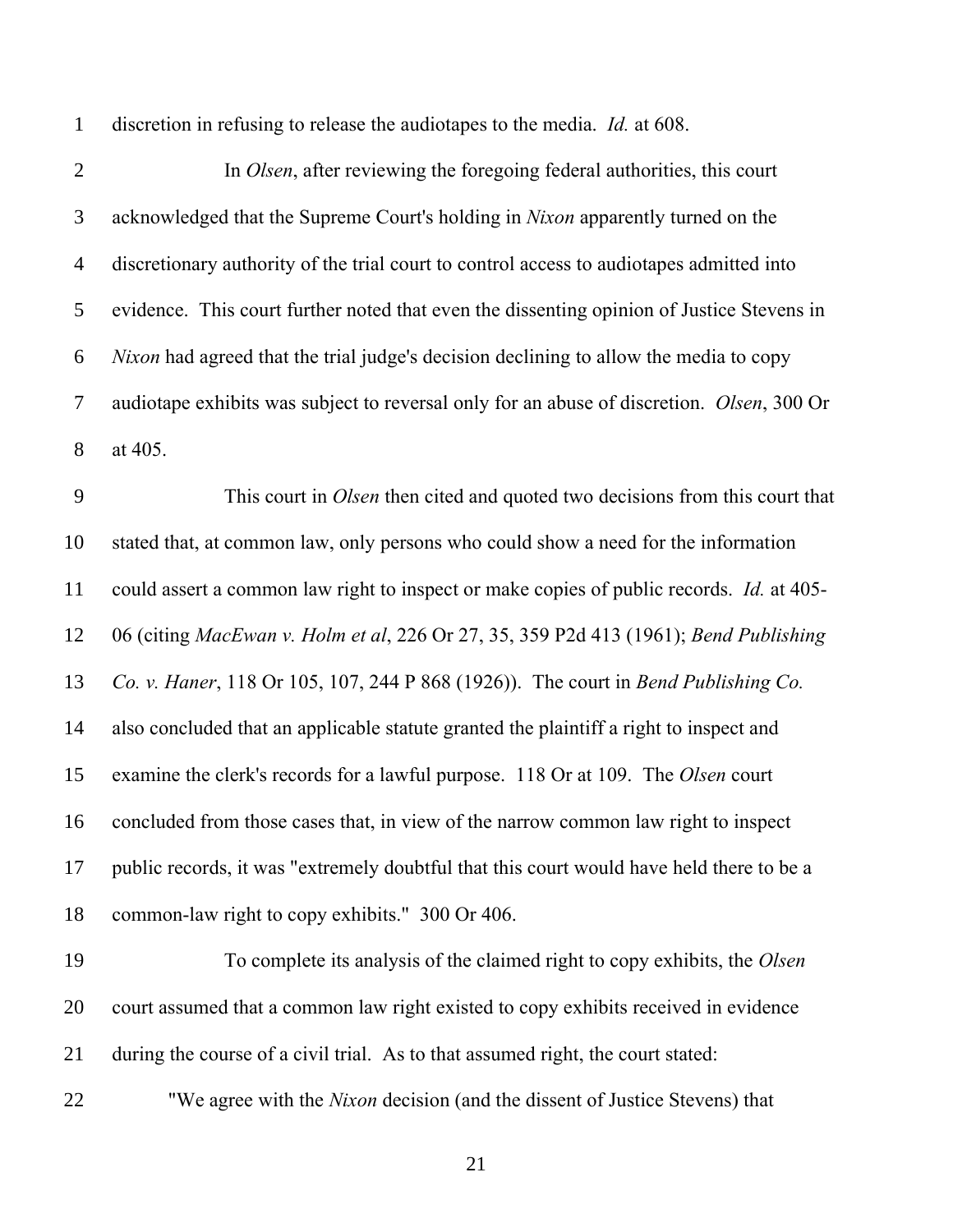| $\mathbf{1}$<br>$\overline{c}$<br>$\overline{3}$ | the right is not absolute but is subject to the discretion of the trial judge.<br>That being so, in a proceeding in mandamus, we can overrule the trial<br>judge's decision only if we find there to have been an abuse of discretion."                                        |
|--------------------------------------------------|--------------------------------------------------------------------------------------------------------------------------------------------------------------------------------------------------------------------------------------------------------------------------------|
| $\overline{4}$                                   | <i>Id.</i> at 406-07 (footnote omitted). The court went on to conclude that the decision to deny                                                                                                                                                                               |
| 5                                                | a copy of the videotape to the television station was not an abuse of discretion. <i>Id.</i> at                                                                                                                                                                                |
| 6                                                | 409.                                                                                                                                                                                                                                                                           |
| 7                                                | This court's discussion in <i>Olsen</i> concerning Article I, section 10, was brief:                                                                                                                                                                                           |
| 8<br>9<br>10<br>11                               | "There is not one iota of evidence in this proceeding to support a finding<br>that the trial in which the videotape was used was 'secret.' KOIN's<br>employees were admitted as were members of the public at large. Justice<br>was administered openly and without purchase." |
| 12                                               | <i>Id.</i> at 410. That holding is significant for our purposes in this case, because the <i>Olsen</i>                                                                                                                                                                         |
| 13                                               | court gave no hint that the constitutional open courts provision granted the television                                                                                                                                                                                        |
| 14                                               | station the right to copy an exhibit that was different from -- or broader than -- the limited                                                                                                                                                                                 |
| 15                                               | common law right, which the court had discussed earlier, to request a copy of an exhibit                                                                                                                                                                                       |
| 16                                               | subject to the sound discretion of the trial judge.                                                                                                                                                                                                                            |
| 17                                               | The final case is O'Leary, 303 Or 297. In O'Leary, the plaintiff, Oregonian                                                                                                                                                                                                    |
| 18                                               | Publishing Company, filed a declaratory judgment action challenging, under Article I,                                                                                                                                                                                          |
| 19                                               | section 10, a statute that required a court to hold a hearing "outside the presence of the                                                                                                                                                                                     |
| 20                                               | jury and the public" in criminal or grand jury proceedings where a witness refused to                                                                                                                                                                                          |
| 21                                               | testify on the ground that the witness may be incriminated by the testimony. 303 Or at                                                                                                                                                                                         |
| 22                                               | 299 n 1 (quoting former ORS 136.617 (1987, amended by Or Laws 1991, ch 724 §                                                                                                                                                                                                   |
| 23                                               | 25(a)). This court held that the statute at issue violated Article I, section 10. Id. at 299.                                                                                                                                                                                  |
| 24                                               | After reviewing the history and the text, this court explained that the clause "is written in                                                                                                                                                                                  |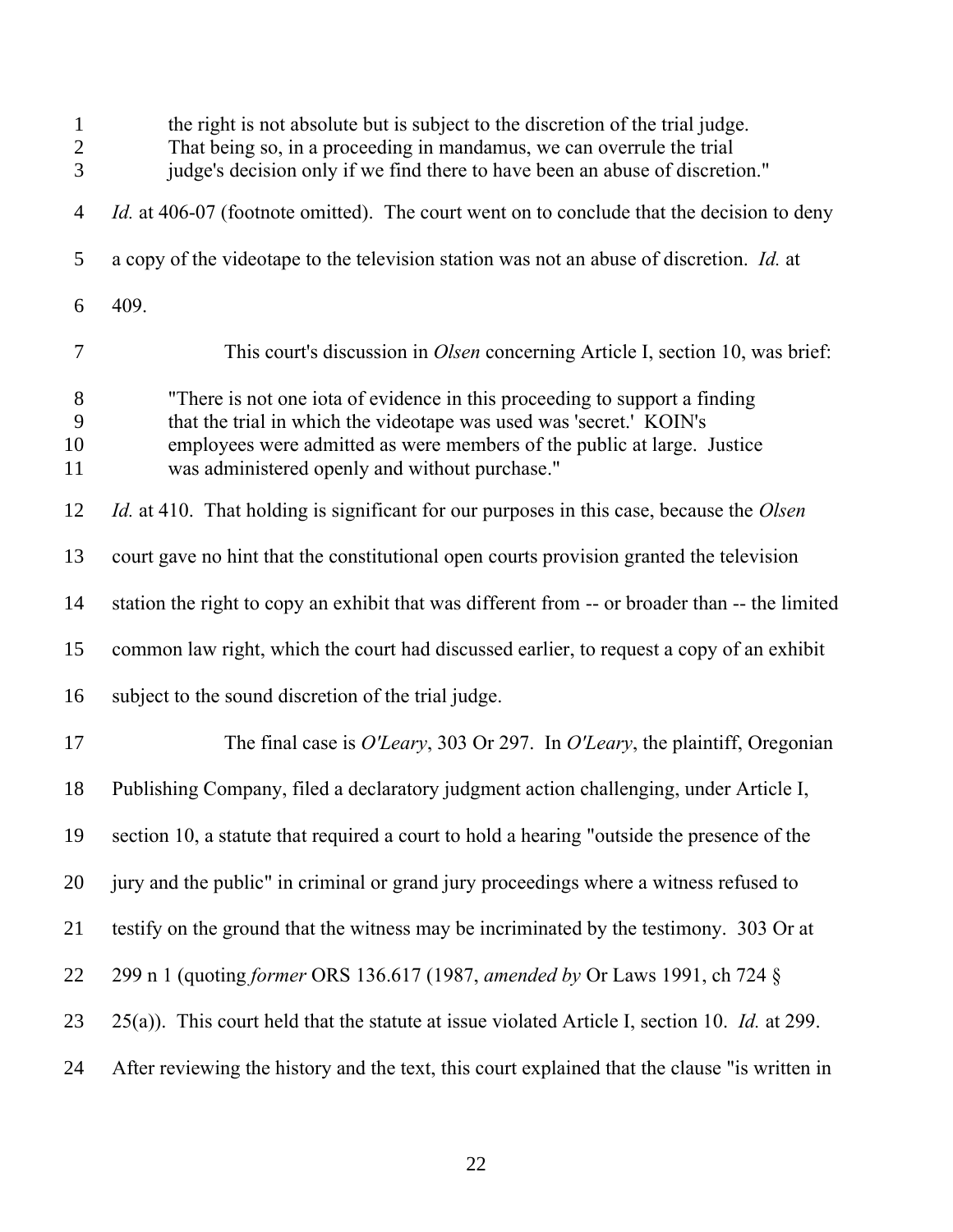| $\mathbf{1}$    | absolute terms; there are no explicit qualifications to its command that justice be                                                                                                                                             |
|-----------------|---------------------------------------------------------------------------------------------------------------------------------------------------------------------------------------------------------------------------------|
| $\overline{2}$  | administered openly." <i>Id.</i> at 302. This court further made clear that, "to be                                                                                                                                             |
| 3               | constitutional, a proceeding must either not be secret or not 'administer justice' within the                                                                                                                                   |
| $\overline{4}$  | meaning of section 10." <i>Id.</i> This court has also explained that the terms of Article I,                                                                                                                                   |
| $\mathfrak{S}$  | section 10, are unqualified and that a court may not balance, for example, a witness's                                                                                                                                          |
| 6               | "secrecy interest" against the command of Article I, section 10. 303 Or at 304.                                                                                                                                                 |
| $\overline{7}$  | The court in O'Leary emphasized that Article I, section 10, is directed at                                                                                                                                                      |
| $8\,$           | adjudications. 303 Or at 303. The court first asked whether the closed hearing outlined                                                                                                                                         |
| 9               | in former ORS 136.617 (1987) was "an administration of justice within the meaning of                                                                                                                                            |
| 10              | section 10." 303 Or at 303. The court noted that "not every proceeding involving the                                                                                                                                            |
| 11              | administration of justice, in the general sense of that term, need be open to the public."                                                                                                                                      |
| 12              | <i>Id.</i> The court continued, "To the extent that adjudications are not involved, the                                                                                                                                         |
| 13              | administration of justice is not governed by [section 10]." <i>Id.</i> Ultimately, the court                                                                                                                                    |
| 14              | concluded that the hearings outlined in <i>former</i> ORS 136.617 (1987) qualified as                                                                                                                                           |
| 15              | adjudications that fell within the scope of Article I, section 10. Id. Because the statute                                                                                                                                      |
| 16              | required those hearings to be closed to the public, the statute violated Article I, section                                                                                                                                     |
| 17              | 10. 303 Or at 305.                                                                                                                                                                                                              |
| 10 <sup>1</sup> | $\begin{bmatrix} 1 & 1 & 1 \end{bmatrix}$ of $\begin{bmatrix} 0 & 1 & 1 \end{bmatrix}$ $\begin{bmatrix} 1 & 1 & 1 \end{bmatrix}$ $\begin{bmatrix} 1 & 1 & 1 \end{bmatrix}$<br>$\mathbf{r}$<br>$\sim$ 1 $\bigcap$ $\overline{U}$ |

 *Deiz* and *O'Leary* concerned the effect of Article I, section 10, on the authority of a trial court to close a courtroom to the public or a part of the public. *Olsen* addressed the application of Article I, section 10, in the context of a court's refusal to allow the copying of a trial exhibit. It is clear that *Olsen* is the more pertinent authority here. Nevertheless, intervenors argue that this court made strong statements in *Deiz* and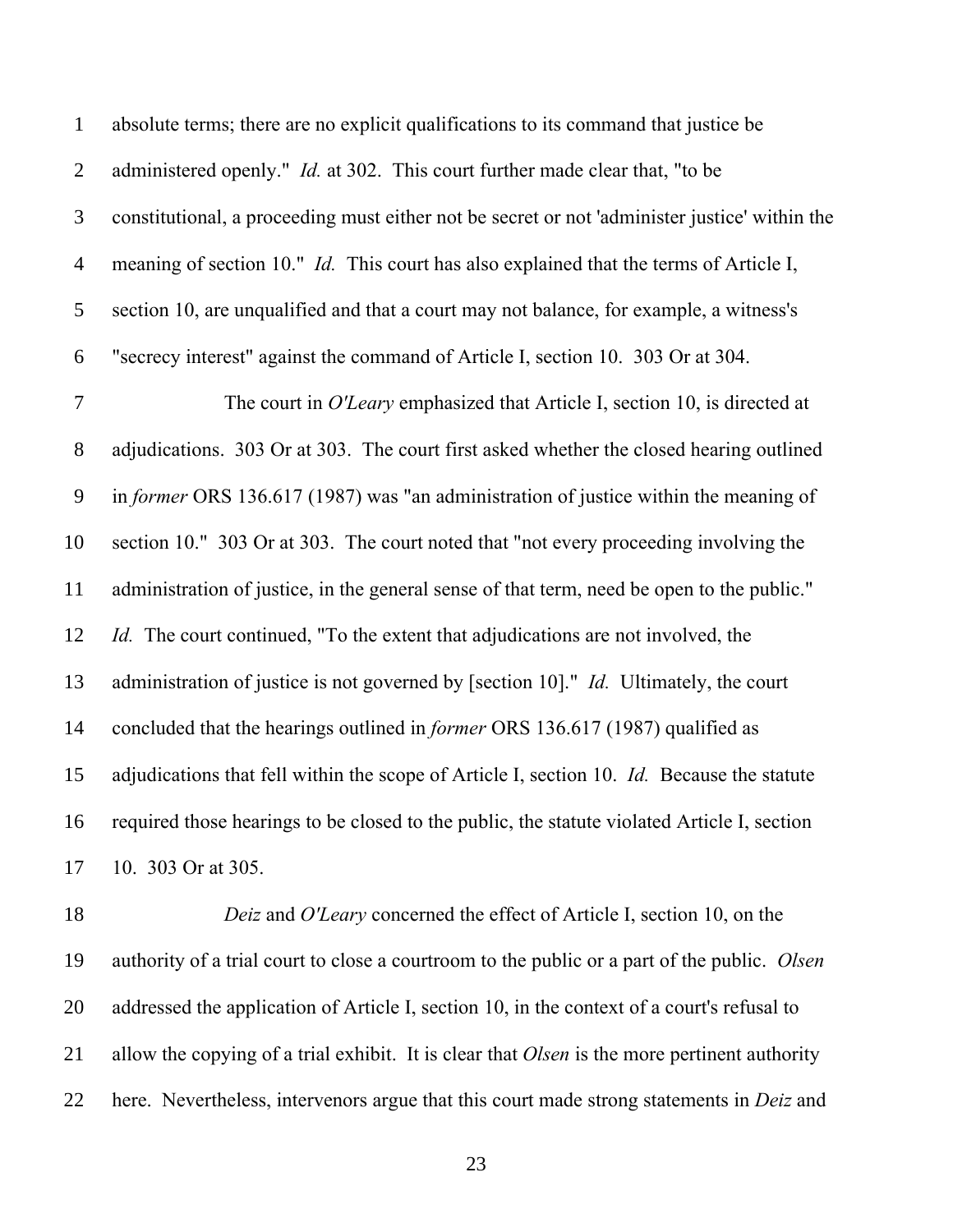*O'Leary* about the breadth of the open courts provision and its important underlying purpose. They point, for example, to the passage in *O'Leary*, quoted above, stating that "the importance of visibility in the administration of justice goes far beyond the presentation of admissible evidence at trial" and that open justice assures "accountability for the \* \* \* evidence used or not used." 303 Or at 304 (*quoting Deiz*, 289 Or at 288 (Linde, J., concurring)). From those passages, intervenors argue that a denial of access to the exhibits in question will prevent the public from confirming, in a visible and tangible way, that the court and jury have properly administered justice in the underlying case. Intervenors have taken this court's statement in *Deiz* and *O'Leary* out of context. Those statements confirm that a court does not comply with Article I, section 10, by confining the public's attendance in court to only the presentation of admissible evidence. The principle of open justice entitles the public to attend and to view the other aspects of the administration of justice in a court -- such as a proceeding to suppress inadmissible evidence -- to ensure that the court and the parties comply with the law, and appear to do so, in an accountable manner. The constitutional mandate for "the open and visible administration of justice \* \* \* that can be seen to be so during and after the event," *Deiz*, 289 Or at 286 (Linde, J., concurring), does not entitle the public to inspect every trial exhibit at the end of a trial. If that were the case, this court would have decided *Olsen* differently. The accountability for evidence used and not used, to which Justice Linde referred in *Deiz*, is the product of the public's right to see and hear a party's efforts in court to introduce and use evidence, or decline to introduce or use evidence, and to see and hear the court's decision and response to those efforts. But the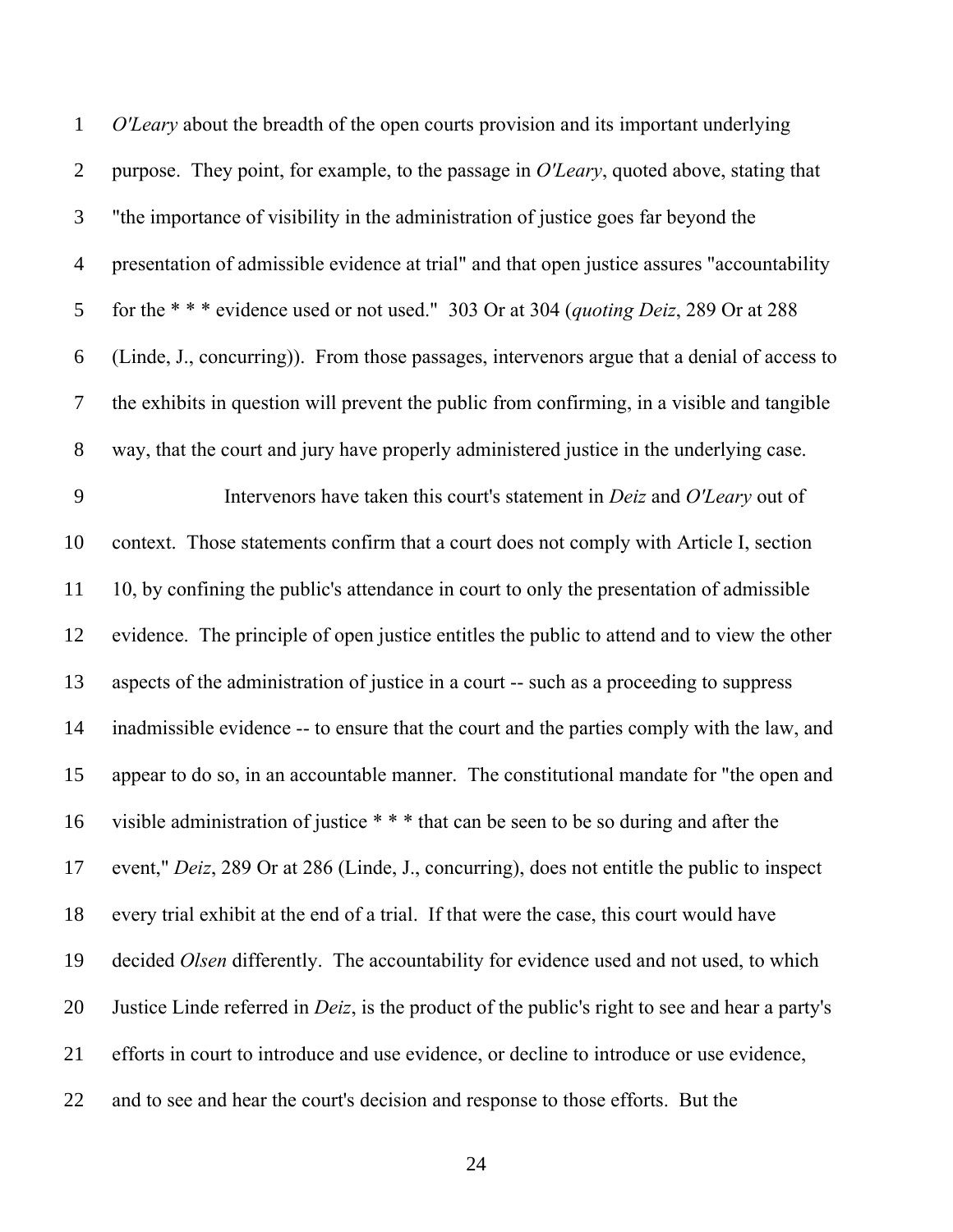constitutional right to an open court does not create -- if we follow intervenors' logic -- a right in every observer, at the end of a court proceeding, to obtain the release of the evidence admitted or not admitted during the proceeding.

 It cannot be gainsaid that the evidence in a case, consisting of documents and other material property, may play an important, if not decisive, role in shaping the strategy and arguments of the parties and the decisions of the court. As this case illustrates, the public or the media may develop an interest in the content of exhibits or other evidence introduced in a trial. Those circumstances, and other legitimate factors, may lead a court to conclude that granting a request to inspect all or part of the evidence in a case at the close of trial will foster public understanding of the administration of justice despite any inconvenience, loss, embarrassment, or other negative consequence to any person or entity that also may result from the inspection. But that may not be true in every case.

 We will not attempt to catalogue here the complete range of circumstances in which a court permissibly may exercise its authority to limit the disclosure of exhibits, as discussed above, at the close of a trial. We agree with the trial court, however, that among those circumstances is the need to protect those who have been victims of child sexual abuse and those who have reported suspected child sexual abuse to others with authority to investigate, from embarrassment, retaliation, or other harm.

 We have reviewed the trial court's decision in this case to redact the names of child abuse victims and persons reporting suspected child abuse from the records that the court ordered to be disclosed to intervenors at the conclusion of the trial. The court,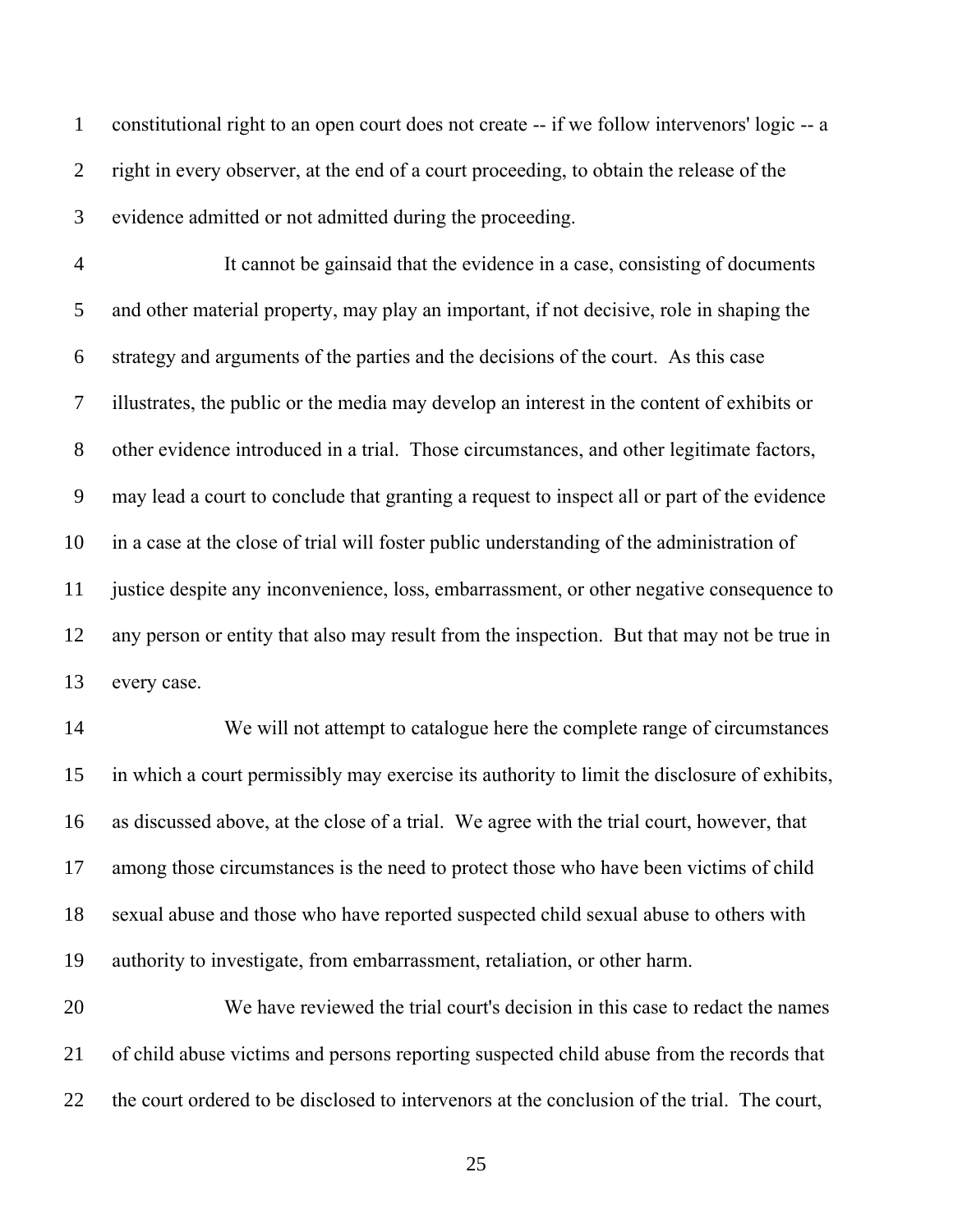1 in our view, reasonably exercised its discretion to prevent undue injury and

 embarrassment to innocent persons that likely would result from public disclosure of the names in the exhibits. 9 3 *See*, *Olsen*, 300 Or at 406-07 ("[i]n a proceeding in mandamus, we can overrule the trial judge's decision only if we find there to have been an abuse of discretion.").

 Having concluded that the trial court's order requiring the redaction of the names of the victims and the reporters of the alleged abuse prior to public release of the ineligible volunteer file exhibits did not violate Article I, section 10, and was not an abuse of discretion, we now turn to intervenors' second challenge to the trial court's order regarding the trial court's decision to grant a stay of its order "pending appellate review." Intervenors primary argument is that Article I, section 10 does not permit public access to the evidence to be denied pending completion of appellate review. Intervenors also point out that the trial court cited no authority -- no statute, rule, or case -- for its decision to stay the release of the documents pending appellate review. We disagree with the

 $\overline{a}$ 

<sup>&</sup>lt;sup>9</sup> As to the redaction of the names of alleged crime victims, courts have a history of protecting the identities of children in various types of cases, including cases, like this one, involving alleged sexual abuse. For example, in *State v. McIntyre*, 194 Or 415, 416, 242 P2d 189 (1952), this court referred to the minor victims as "John Doe" and "Richard Roe" in a criminal case alleging a "crime against nature." In *State v. DuBois*, 175 Or 341, 344, 153 P3d 521 (1944), this court referred to a minor female victim as "Miss X" because she was a "victim rather than an accomplice." Similarly, this court and the Court of Appeals have substituted initials or fictitious names for minors' names in case titles and in opinions. *See, e.g., T. [R. v. Boy Scouts of America](http://www.publications.ojd.state.or.us/Publications/S054071.htm)*, 344 Or 282, 181 P3d 758 (2008) (civil case involving alleged child sexual abuse); *State ex rel Juv Dept v. Cornett*, 121 Or App 264, 267 n 1, 855 P2d 171 (1993) (domestic relations and termination of parental rights proceeding, referring to children by initials in case title and throughout opinion).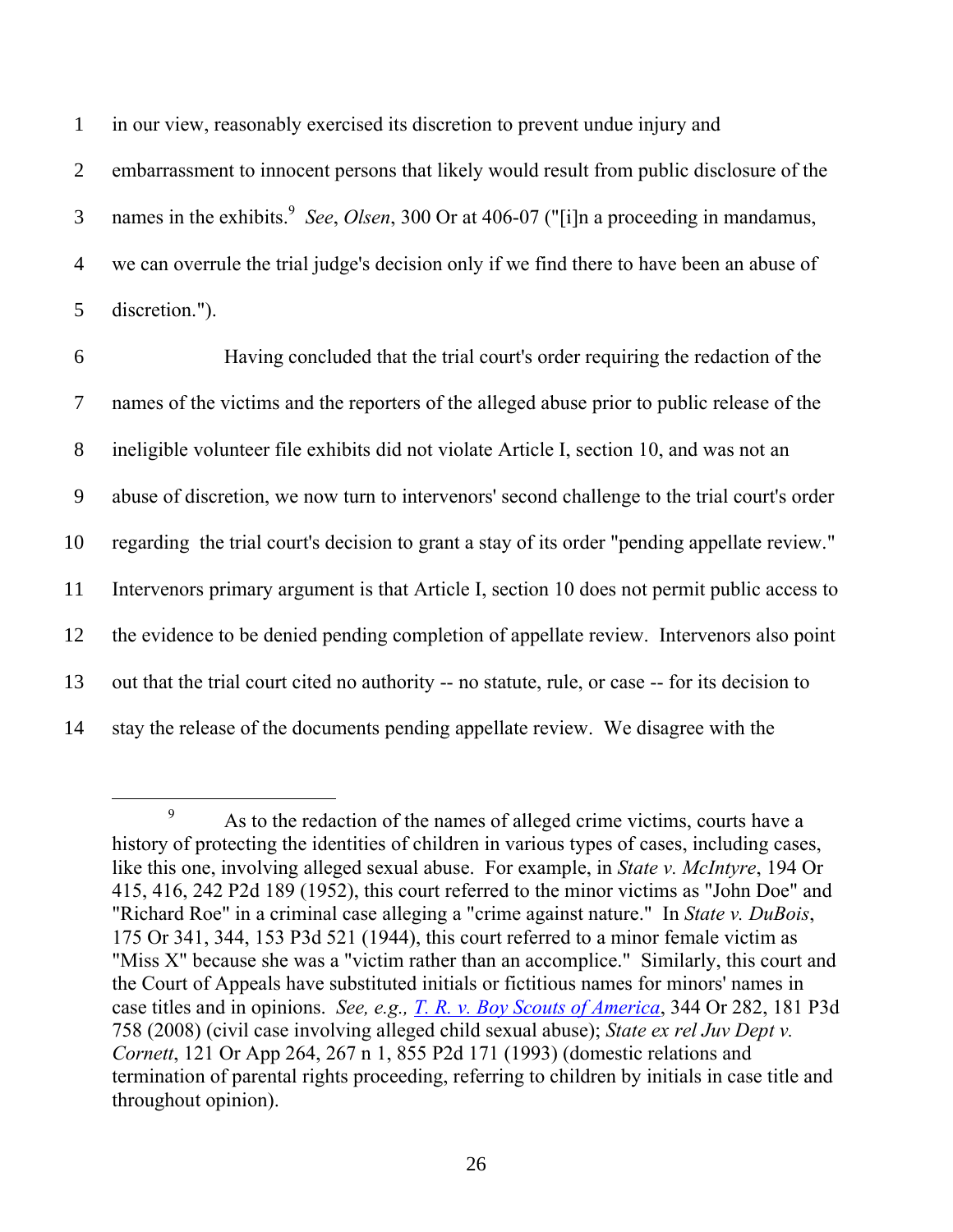underpinnings of intervenors' argument. Because we conclude that Article I, section 10, creates no absolute public right of access to trial exhibits at the close of trial, and therefore also conclude that the trial court's redaction of certain names in the ineligible volunteer file exhibits did not violate Article I, section 10, we also conclude that the trial court's decision to stay the effectiveness of its order pending appellate review did not 6 violate Article I, section  $10^{10}$ 

 We summarize our conclusions as follows. In regard to the mandamus petition of the BSA, we disagree with the trial court's reasoning in deciding that Article I, section 10, required the court to dissolve its protective order concerning the lists of names of alleged child sexual abuse victims and reporters of suspected child sexual abuse. The trial court, however, sufficiently explained in the alternative that, if the court had discretion in the matter, the court would choose to release the lists of names in a redacted form. Upon review, we assume that any right to inspect exhibits at the close of trial was subject to the trial court's discretion. The court reasonably exercised its discretion in all the circumstances. Thus, there is no basis to grant relief in mandamus to the BSA. In regard to the mandamus petition of plaintiffs and intervenors, we conclude, as noted, that the open courts provision in Article I, section 10, did not require the trial court, at the end of a trial, to order the release of exhibits that were subject to an

 $\overline{a}$ 

<sup>&</sup>lt;sup>10</sup> We do not seek by our decision to encourage trial courts generally to refuse access to trial exhibits at the end of a trial. As we have endeavored to make clear, this court will evaluate any decision to deny access to a trial exhibit to determine whether it reflects a reasonable exercise of discretion. We also point out that our decision does not concern public access to the case files of the court, an issue that may call for a different legal analysis.